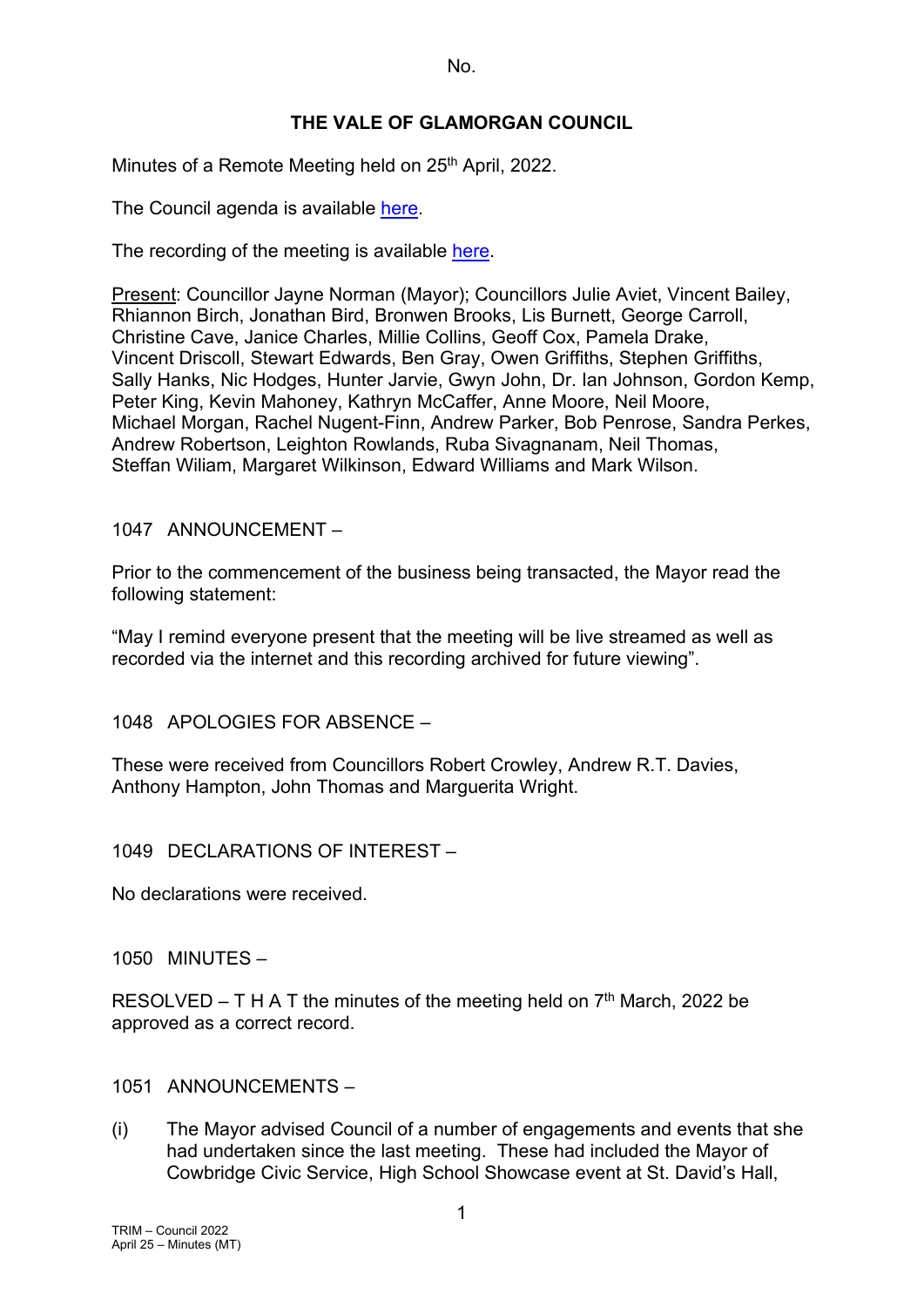Vale Brass Band (Ukraine fundraiser), declaration of office event for the newly appointed High Sheriff of South Glamorgan, Friends & Neighbours Afternoon Easter event in Barry, Cemetery Approach Barry Armed Forces event, as well as having hosted the Mayors Foundation Coffee of Thanks. On 3<sup>rd</sup> May the Mayor would be attending HMS Cambria Community Engagement event. The Mayor also took the opportunity to thank elected Members who were retiring or standing down from their role as Councillors for their years of representing the residents of the Vale of Glamorgan and wished them all well in their retirement. The Mayor wished to thank the Leader, who was also retiring after over 30 years of public service to residents within the Vale of Glamorgan. His dedication to the role had helped to steer the Council successfully through the COVID-19 pandemic during which the Council had continued to provide excellent service to its residents. Finally, the Mayor stated that the Council's thoughts and prayers were with the people of Ukraine.

- (ii) The Leader said that it had been an honour to serve as Leader of the Council and wished to thank those who had supported his appointment and expressed his thanks to the Deputy Leader and the Cabinet, his wife and fellow Vale Councillor, those Councillors both standing and retiring, the Council's senior leadership, the Chief Executive, as well as all Council staff both those working virtually or who had continued to work face to face in areas such as social care, refuse and recycling, the PPE team, finance and track and trace. Despite the challenges of COVID-19, the Vale of Glamorgan Council continued to be one of the best performing Councils in Wales. He added that local government was the backbone of the local community and running a Principal Council was not a simple task and Councillors and Officers did what they considered to be right in difficult circumstances within the law and regulations and for the benefit of the community.
- (iii) Other Elected Members, including the Group Leaders of the Conservatives, Llantwit First Independents and Plaid Cymru, with permission to speak, wished to thank all Members who were not standing in the local elections and the Leader for their service to the Vale and for their support and advice. There were also contributions from Councillor Wilson, who paid tribute to the Leader and his wife, from the Deputy Leader and Cabinet Member for Education and Regeneration who paid tribute to the positive work undertaken within her portfolio, particularly during COVID-19 and the guidance provided by the Leader and Chief Executive. This was also echoed by the Cabinet Member for Neighbourhood Services and Transport who wished to also praise the work undertaken within his portfolio, particularly around recycling, which had been made a success by Officers, frontline staff and residents.
- (iv) The Chief Executive also thanked all elected Members, both those standing for re-election and those retiring, for their service and paid tribute to the Senior Leadership Team during the Pandemic, as well as to the work undertaken by the Council's departments, teams and staff and the leadership given by the Leader during this time.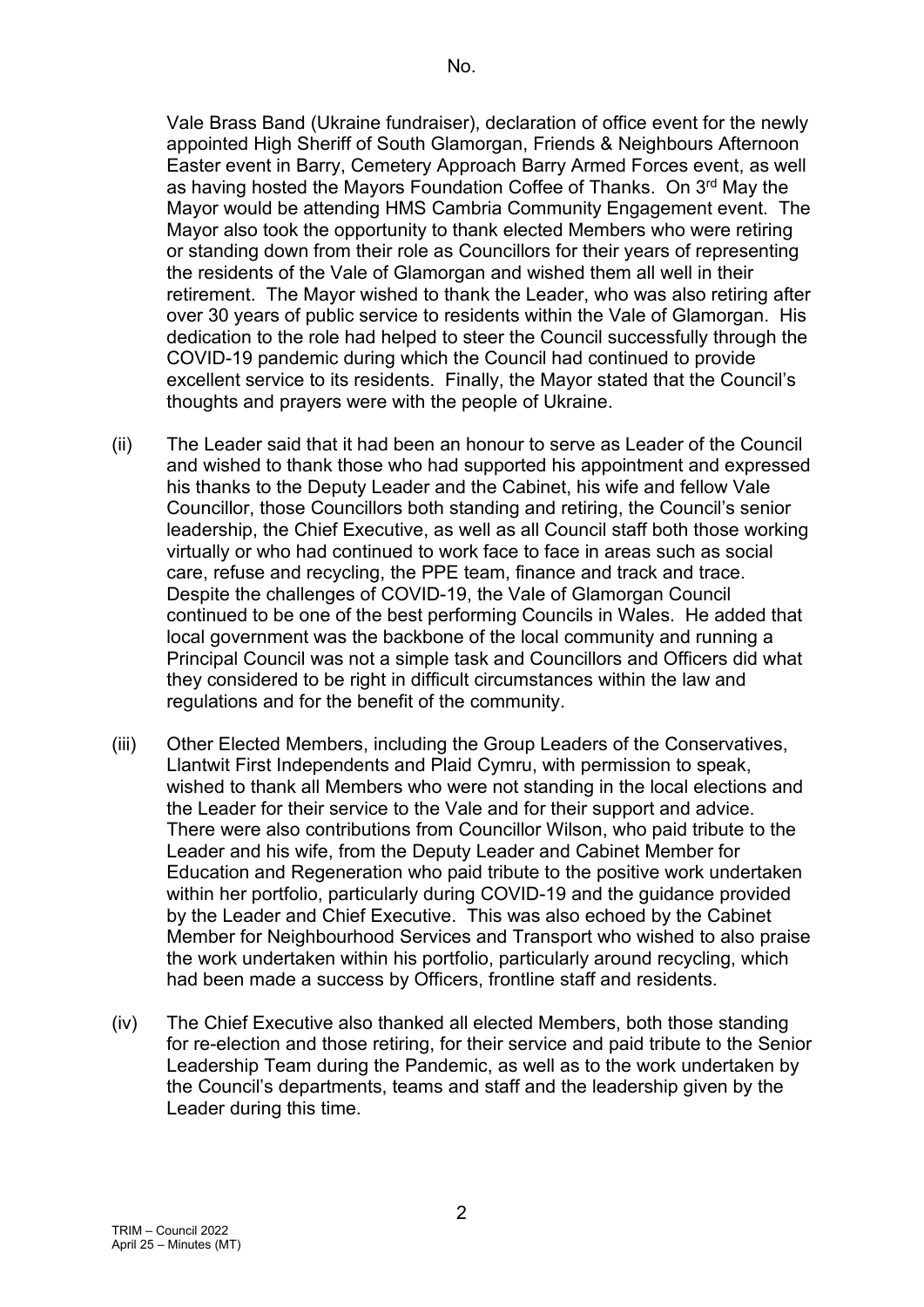#### 1052 THE LOCAL GOVERNMENT AND ELECTIONS (WALES) ACT 2021 (CONSEQUENTIAL AMENDMENTS AND TRANSITIONAL PROVISION) (CHIEF EXECUTIVES) REGULATIONS 2022 ("THE REGULATIONS") (CX) –

Prior to the consideration of the report, the Chief Executive left the meeting. The Leader, in presenting the report, informed the Council of the Local Government and Elections (Wales) Act 2021 (Consequential Amendments and Transitional Provision) (Chief Executives) Regulations 2022 ("the Regulations"), the full legal implications for which were as set out in the report.

On the coming into force, by Order, of Section 54 of the Local Government and Elections (Wales) Act 2021 ("the Act"), the Regulations took effect so as to replace the current requirement to designate an existing officer as Head of Paid Service and provided that the officer who was designated as the Head of the Authority's Paid Service under the Local Government and Housing Act 1989 immediately before 5th May, 2022 be treated as the Chief Executive under section 54 of the Act.

The Leader added that this was a 'housekeeping' exercise, with no financial implications as part of this redesignation. It was a legal requirement, and it did not require any further contractual steps.

The Leader requested that the introduction of the Local Government and Elections (Wales) Act 2021 (Consequential Amendments and Transitional Provision) (Chief Executives) Regulations 2022 be noted, which was duly seconded by the Deputy Leader.

RESOLVED – T H A T the introduction of the Local Government and Elections (Wales) Act 2021 (Consequential Amendments and Transitional Provision) (Chief Executives) Regulations 2022 be noted.

#### Reason for decision

To note the Regulations introduction which would take effect from 5<sup>th</sup> May, 2022.

1053 VALE OF GLAMORGAN REPLACEMENT LOCAL DEVELOPMENT PLAN 2021 - 2036: DRAFT REVIEW REPORT AND DRAFT DELIVERY AGREEMENT PUBLIC CONSULTATION RESPONSES (REF) –

The Cabinet Member for Legal, Regulatory and Planning Services advised that on 14<sup>th</sup> March, 2022, the results of the public consultation on the draft Review Report and draft Delivery Agreement for the Replacement Local Development Plan (RLDP) had been presented to Cabinet and approval sought to submit the amended documents to the Welsh Government.

In September 2021, Cabinet considered and approved the draft Review Report and the draft Delivery Agreement for public consultation purposes (Minute C675 refers). The report set out the findings of the public consultation exercise held between 5<sup>th</sup> November, 2021 and 31<sup>st</sup> January, 2022 together with proposed amendments to both documents. Cabinet was asked to endorse the changes prior to submitting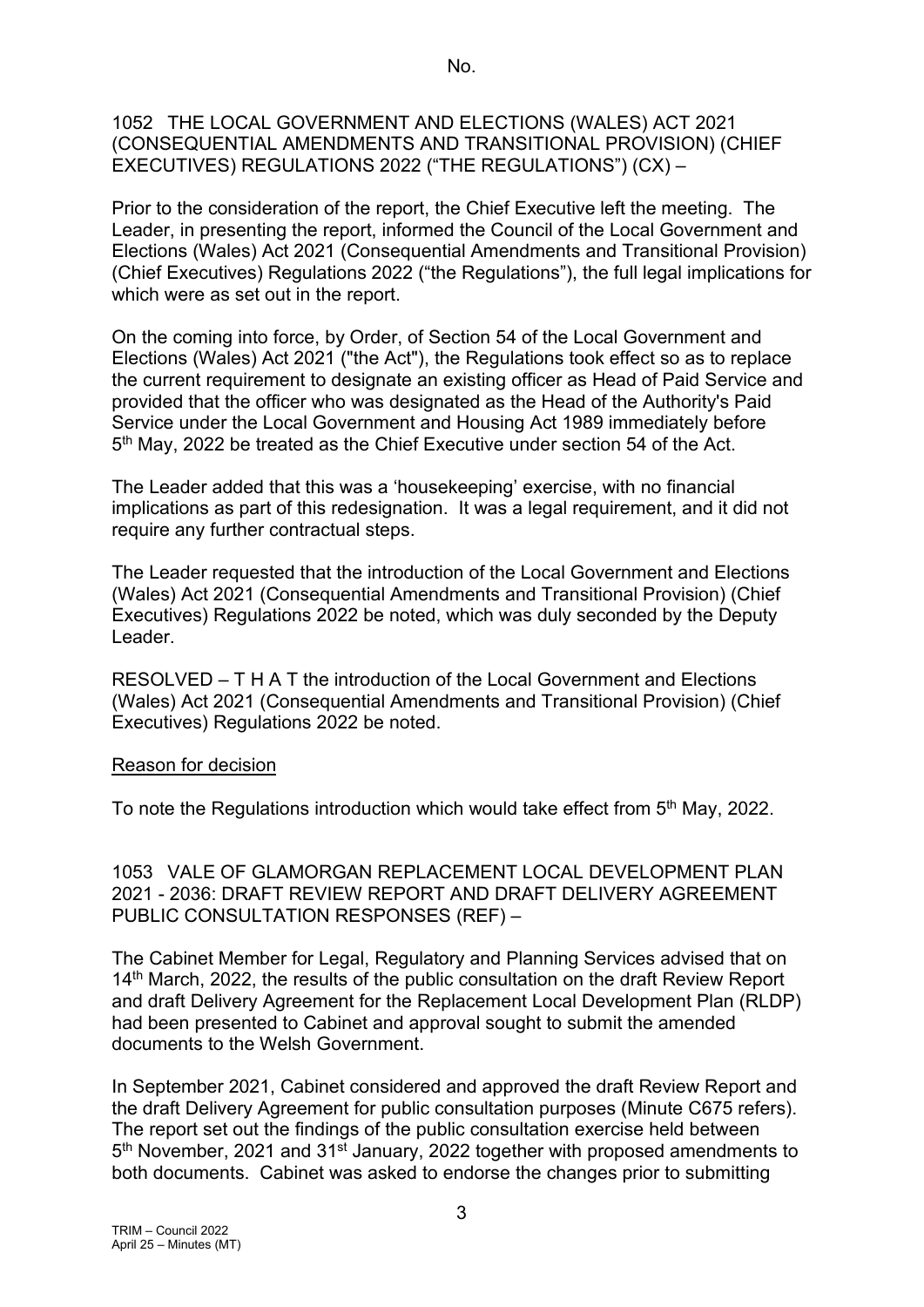them to the Welsh Government. The Council would be required to prepare the RLDP in accordance the approved Delivery Agreement in line with the LDP Regulations 2005 (as amended).

A total of 53 stakeholders had commented on the draft Review Report, with their views having been taken into consideration and incorporated into the report (Appendix B of the report). Also, 17 respondents provided comments on the draft Delivery Agreement (Appendix A). The proposed changes to the documents were set out in Appendix C to the report.

The Cabinet Member for Legal, Regulatory and Planning Services subsequently moved the Motion as per the report:

- That the responses to the representations on the draft Delivery Agreement and draft Review Report as set out in Appendices A and B respectively to the report be approved.
- That the proposed changes as set out in Appendix C to the report be approved and the draft Delivery Agreement and draft Review Report updated accordingly.
- That in pursuance of Resolutions (1) and (2), the amended Delivery Agreement and Review Report be approved and submitted to the Welsh Government for approval.
- That subject to Resolution (3) above, copies be made available for inspection at the Council's principal office during normal office hours and published on the Council's website.

This was duly seconded by the Leader, who indicated that the Council's approval at this time was part of the ongoing process of drafting a RLDP and as part of that process and timetable the amended Delivery Agreement and Review Report needed to be sent to Welsh Government for their review, which would then come back to the Council for further work and review.

Councillor Dr. Johnson stated that the majority of the 53 responses, etc. had not led to any significant changes within the report or agreement, more 'housekeeping' amendments, i.e., around flooding and the Model Farm application. He reiterated his comments made on the matter at the relevant Scrutiny Committee previously concerning the timeline for the adoption of the RLDP which would be potentially agreed by the Councillors elected in the forthcoming May Local Government elections, meaning there would be no further opportunity for the public to directly elect people to make those decisions subsequently. He also wanted to put on record his concerns regarding the infrastructure as part the RLDP, particularly around increased flooding within the Vale due to climate change and the pressure this would put on the sewage network.

Councillor Robertson echoed Councillor Dr. Johnson's point on the democratic process and decision making on the RLDP, with the public's say on this matter curtailed as Councillor Dr. Johnson had outlined already.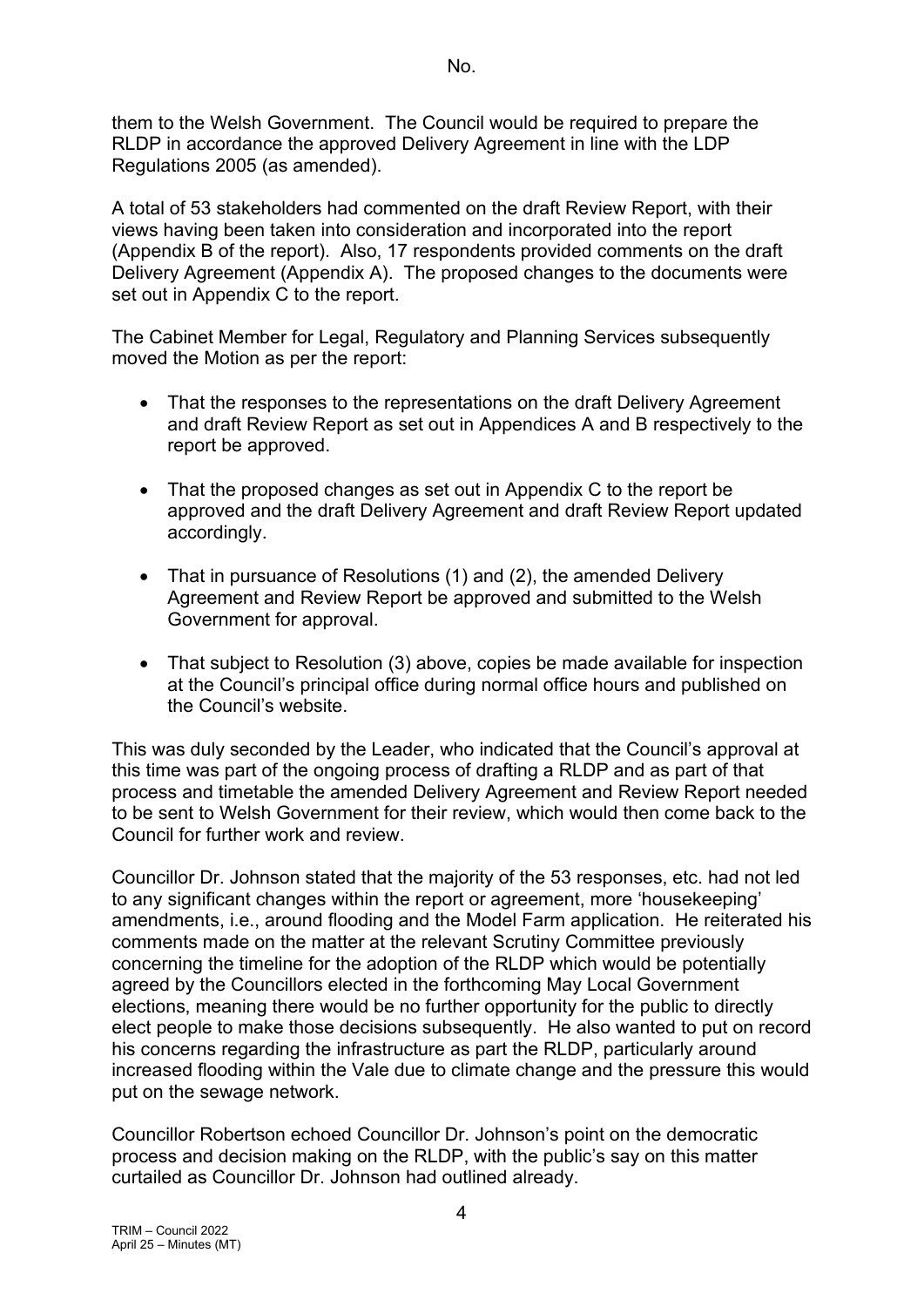The Leader responded to the Councillors' concerns by emphasising that this was only the start of the process, and that the RLDP would come back to Council again for its final consideration and ratification, therefore the public also would still have a say going forward. The timeline for the process was statutory and which the Council had to follow. This was also echoed by Councillor Williams, the Cabinet Member for Legal, Regulatory and Planning Services who reiterated that this was the start of the process and there were clearly demarcated stages, with consultation already having been undertaken on the RLPD and also further consultation, etc. to be had in the future.

Councillor Mahoney wished for it to be noted that he was opposed to the report and the Delivery Agreement. Councillor Robertson indicated that he would abstain in the event of a formal vote on the matter.

RESOLVED –

(1) T H A T the responses to the representations on the draft Delivery Agreement and draft Review Report as set out in Appendices A and B respectively to the report be approved.

(2) T H A T the proposed changes as set out in Appendix C to the report be approved and the draft Delivery Agreement and draft Review Report updated accordingly.

(3) T H A T in pursuance of Resolutions (1) and (2), the amended Delivery Agreement and Review Report be approved and submitted to the Welsh Government for approval.

(4) T H A T, subject to Resolution (3) above, copies be made available for inspection at the Council's principal office during normal office hours and published on the Council's website.

## Reasons for decisions

(1&2) Having regard to the contents of the reference and report and discussions at the meeting.

(3) To comply with the Council's statutory duty under Section 69 of the Planning and Compulsory Purchase Act 2004 and Regulation 9 of the Town and Country Planning (Local Development Plan) (Wales) Regulations 2005 (as amended).

(4) To comply with Section 69 of the Planning and Compulsory Purchase Act 2004 and Regulation 10 of the Town and Country Planning (Local Development Plan) (Wales) Regulations 2005 (as amended).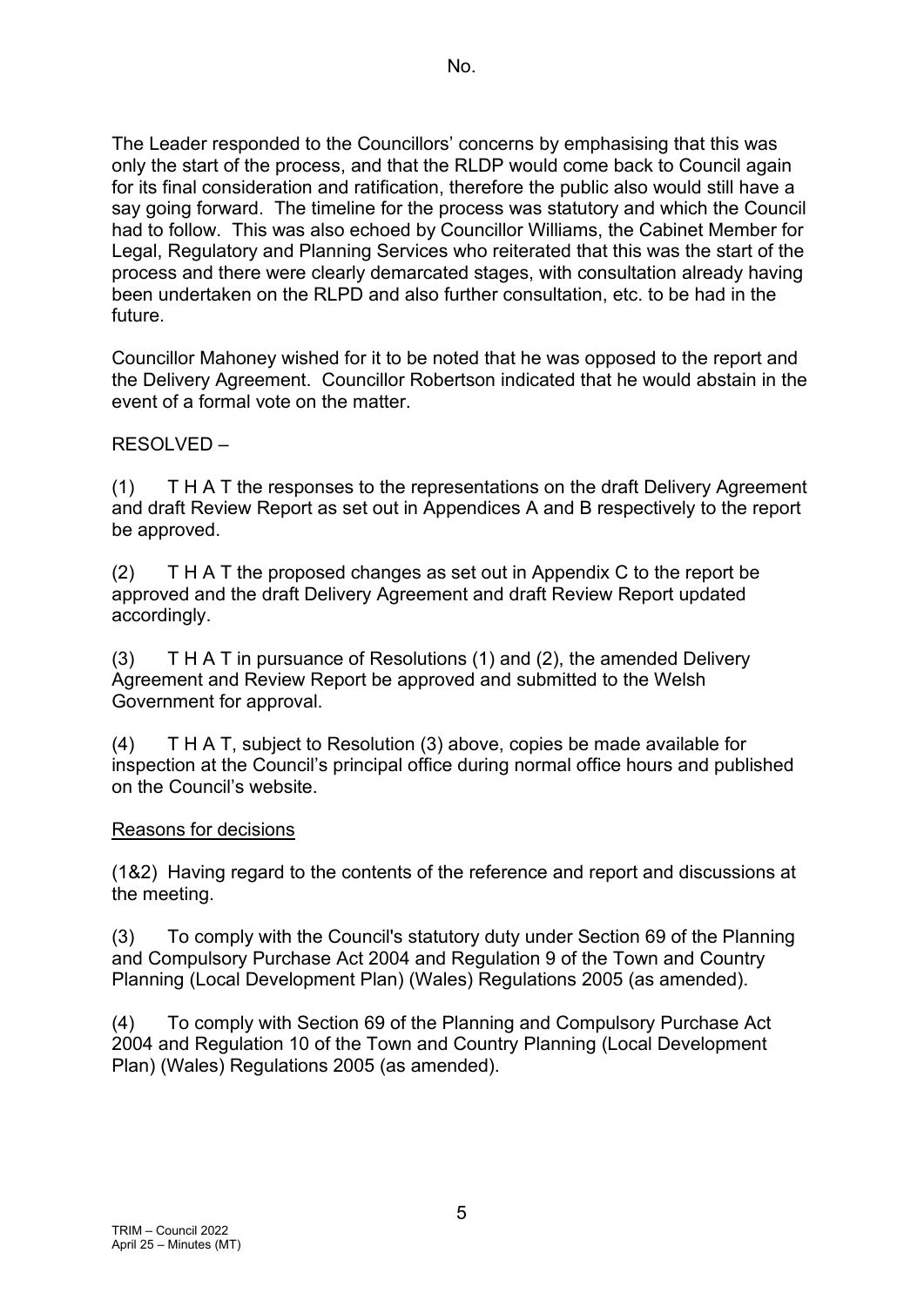#### 1054 REVISED MULTI-LOCATION MEETINGS POLICY (REF) –

The Leader provided a verbal update given that the Cabinet had considered the matter earlier that afternoon prior to the matter being referred to the Council meeting.

As at 1<sup>st</sup> May, 2021 section 47 of the Local Government and Elections (Wales) Act 2021 required all Local Authorities to make and publish arrangements for the purpose of ensuring that meetings were able to be held by means of any equipment or other facility for those who were not in the same place to attend meetings. Under the use of the Emergency Powers a procedure for remote attendance was previously agreed.

Under section 46 of the Act from 5<sup>th</sup> May, 2022 Principal Council meetings must make and publish arrangements for the purpose of ensuring meetings would be broadcast electronically so that persons not in attendance at a meeting could see and hear proceedings which Section 1.6 of the report referred to. Paragraphs 2.17 and 2.18 in the report and as detailed in the policy advised which meeting platforms would be used for the broadcasting of meetings going forward from 5<sup>th</sup> May, 2022.

The Leader requested that Council endorse the report and Policy, with an amendment to paragraph 6.7 of the Policy to now read "A participant at a meeting (as defined in paragraph 6.1 above) wishing to speak in Welsh or a person wishing to use the Welsh Language Translation Service, at a meeting is required to contact Democratic Services at least 72 hours before the meeting", which was duly seconded by the Deputy Leader.

Councillor Dr. Johnson stated that a review of how the proposed amendment around the request to speak Welsh and receive Welsh Language Translation Service worked in practice would be useful in approximately a year's time, which the Leader and Monitoring Officer / Head of Legal and Democratic Services stated would be taken on board. In terms of clarification on the new wording for paragraph 6.7 it was confirmed that this alluded to ensuring that notice was given to Council Officers to ensure that the Welsh translation / speaking facility was available, i.e. having a Welsh translator in attendance at the meeting in question.

Having considered the reference and report, it was subsequently

## RESOLVED –

(1) T H A T it be noted that the Council's current Remote Attendance at Meetings Procedure within the Council's Constitution had been reviewed in light of the provisions of Sections 46 and 47 of the Local Government and Elections (Wales) Act 2021 and Welsh Government's Interim Guidance on Multi-Location Meetings (published in August 2021).

(2) T H A T the report presented to Cabinet earlier in the day be endorsed and approved and the Draft Multi-Location Meetings Policy, attached at Appendix A to the report, along with the draft Multi-Location Meetings Policy, be approved and that they be included in the Council's Constitution.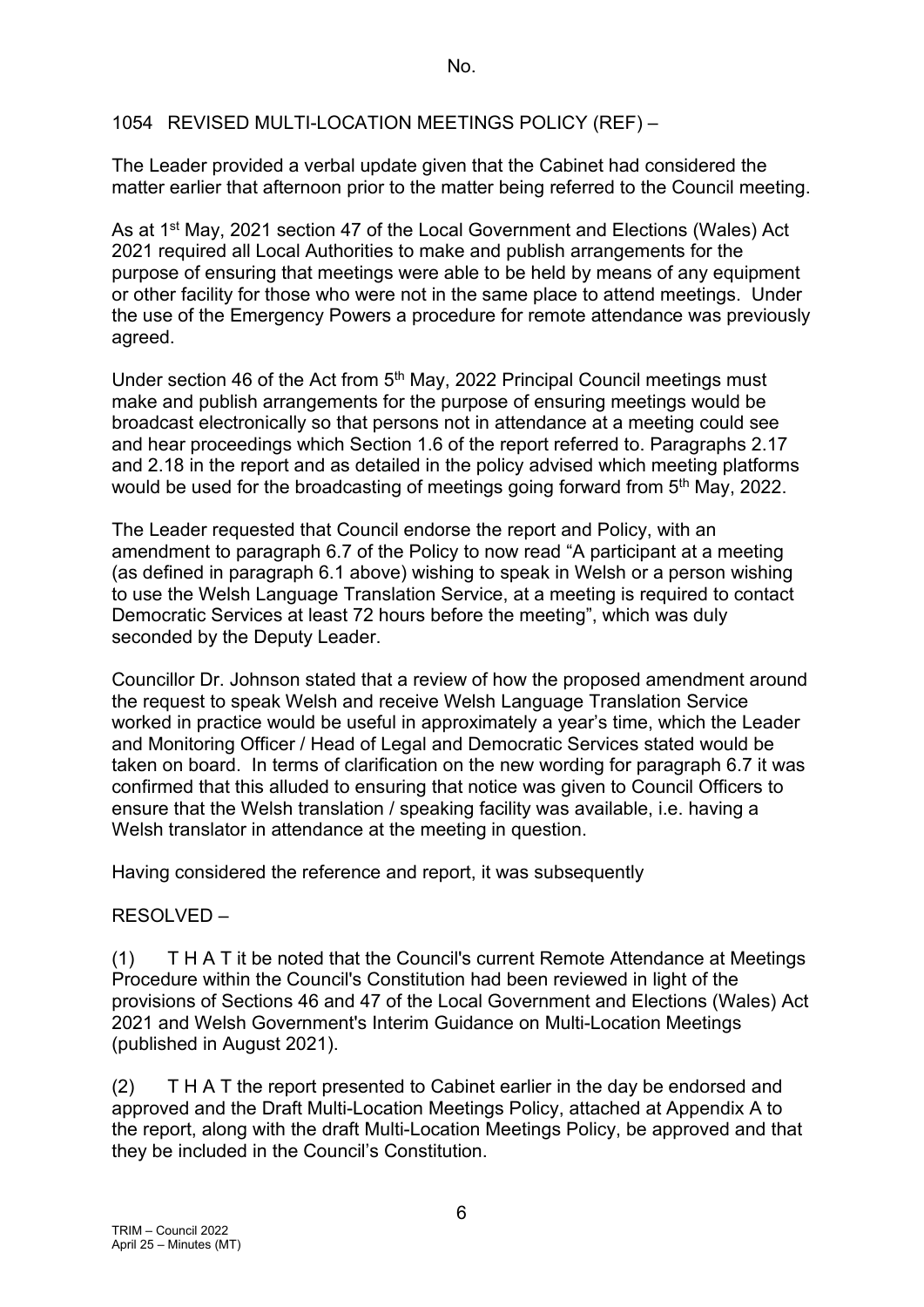(3) T H A T the report, the draft Multi-Location Meetings Policy at Appendix A approved by Cabinet in the day, including that paragraph 6.7 of the Policy be amended to read "A participant at a meeting (as defined in paragraph 6.1 above) wishing to speak in Welsh or a person wishing to use the Welsh Language translation service, at a meeting is required to contact Democratic Services at least 72 hours before the meeting", be approved and included within the Council's Constitution.

(4) T H A T a review of the Policy be undertaken upon receipt of any further statutory guidance from Welsh Government, or any further accessibility requirements and the Council's Public Participation obligations.

#### Reasons for decisions

(1) Having regard to Legislation and Statutory Guidance.

(2) In order that a Multi-Location Meetings Policy can be approved to be in place by 5th May, 2022.

(3) Having regard to the Council's Welsh Language Standard number 33.

(4) Having regard to statutory guidance received, accessibility requirements and the Council's Public Participation obligations.

## 1055 DRAFT MODEL CONSTITUTION GUIDE (REF) –

The Leader provided a verbal update given that the Cabinet had considered the matter earlier that afternoon prior to the matter being referred to the Council meeting.

Section 45 of the Local Government and Elections (Wales) Act 2021 placed a duty on Principal Councils to publish a Guide to the Constitution and that both the Council's Constitution and the Guide were published electronically. In other words, this was a layman's guide to the Constitution.

The Council's Constitution had been available electronically for some time however from 5th May, 2022 a Guide which explained in ordinary language the Constitution itself must be prepared and published electronically as well.

Browne Jacobson (Solicitors) were commissioned by the All-Wales Monitoring Officer's Group to prepare a Draft Model Constitution and a Draft Model Constitution Guide.

At the last meeting of Full Council on  $7<sup>th</sup>$  March, 2022 a number of amendments to this Council's Constitution relating to provisions in the Local Government and Elections (Wales) Act 2021 required to be in place by  $5<sup>th</sup>$  May, 2022 were agreed.

As referred to in paragraph 2.3 of the report, having regard to the upcoming Local Government Elections in May 2022, should any further changes be recommended to local choice functions within the Council's Constitution, following discussions with the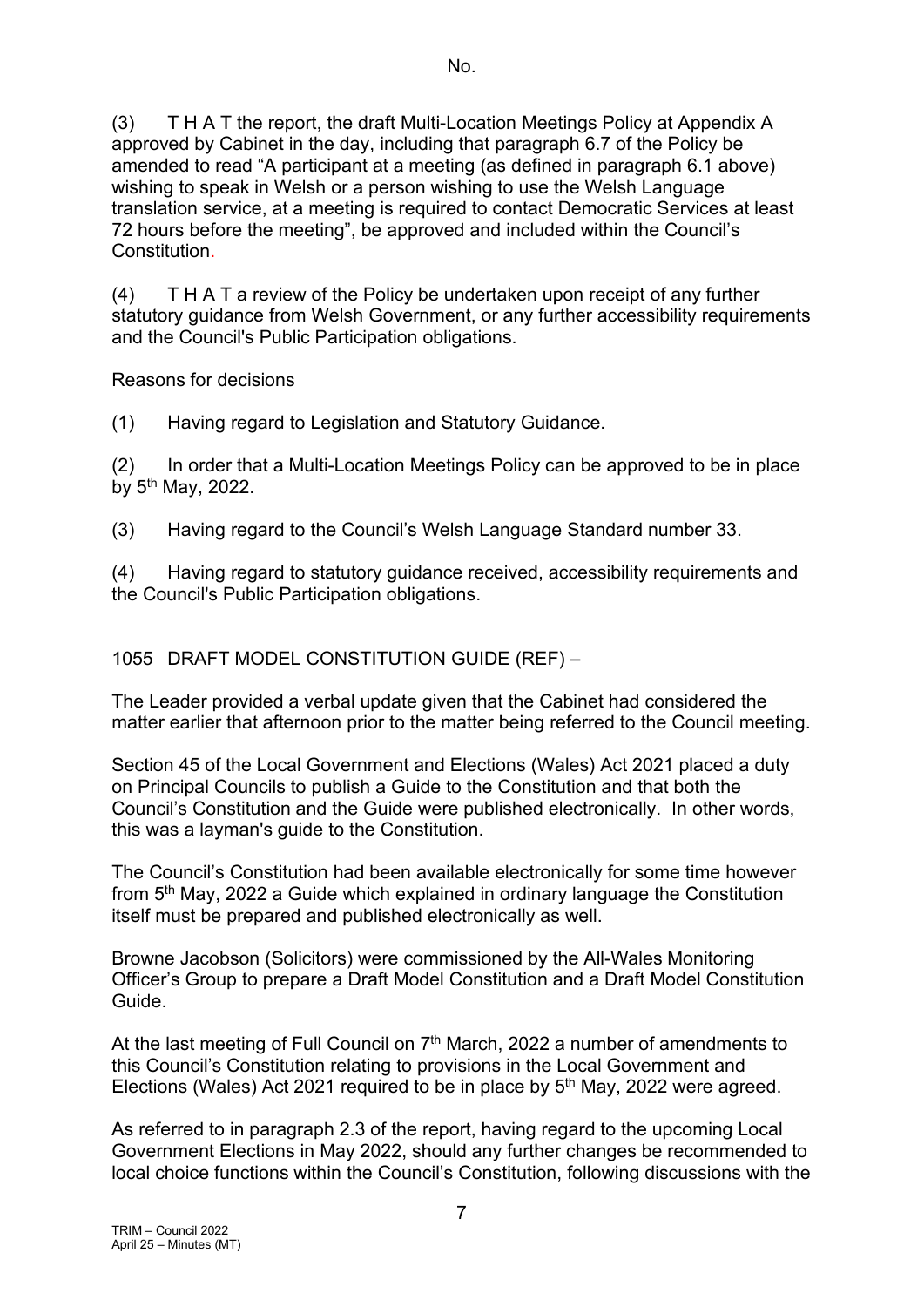new Administration, the Monitoring Officer will present further reports for consideration as appropriate.

Following approval of the Draft Multi-Location Meetings Policy considered earlier in this meeting all amendments including those agreed on  $7<sup>th</sup>$  March, 2022 would be included within a revised Constitution which will be circulated to all Members and published on the Council's website, together with the Draft Guide, if approved by Council, no later than  $5<sup>th</sup>$  May, 2022.

# RESOLVED –

(1) T H A T all references to the use of the term "Executive" for the Council's decision-making body be amended to read "Cabinet" within the Council's Constitution.

(2) T H A T the report and the draft Model Constitution Guide, attached at Appendix A to the report, be approved for publication and uploaded to the Council's website.

(3) T H A T the Monitoring Officer / Head of Legal and Democratic Services be granted delegated authority, in consultation with the Leader, to address any typographical errors and make any minor amendments in the Council's Constitution Guide.

# Reasons for decisions

(1) Having regard to legislation and in the interest of clarity and for consistency purposes.

(2) Having regard to the requirements of the Local Government and Elections (Wales) Act 2021.

(3) In order that the Council's Constitution Guide can be amended as appropriate.

1056 BARRY GROWTH PROGRAMME (REF) –

RESOLVED – T H A T the use of the Urgent Decision Procedure (Cabinet Minute No. C873, 14<sup>th</sup> March, 2022 (as set out in Section 14.14.2(ii) of the Council's Constitution) be noted.

## Reason for decision

The reporting of the use of the Urgent Decision Procedure is a requirement of the Council's Constitution.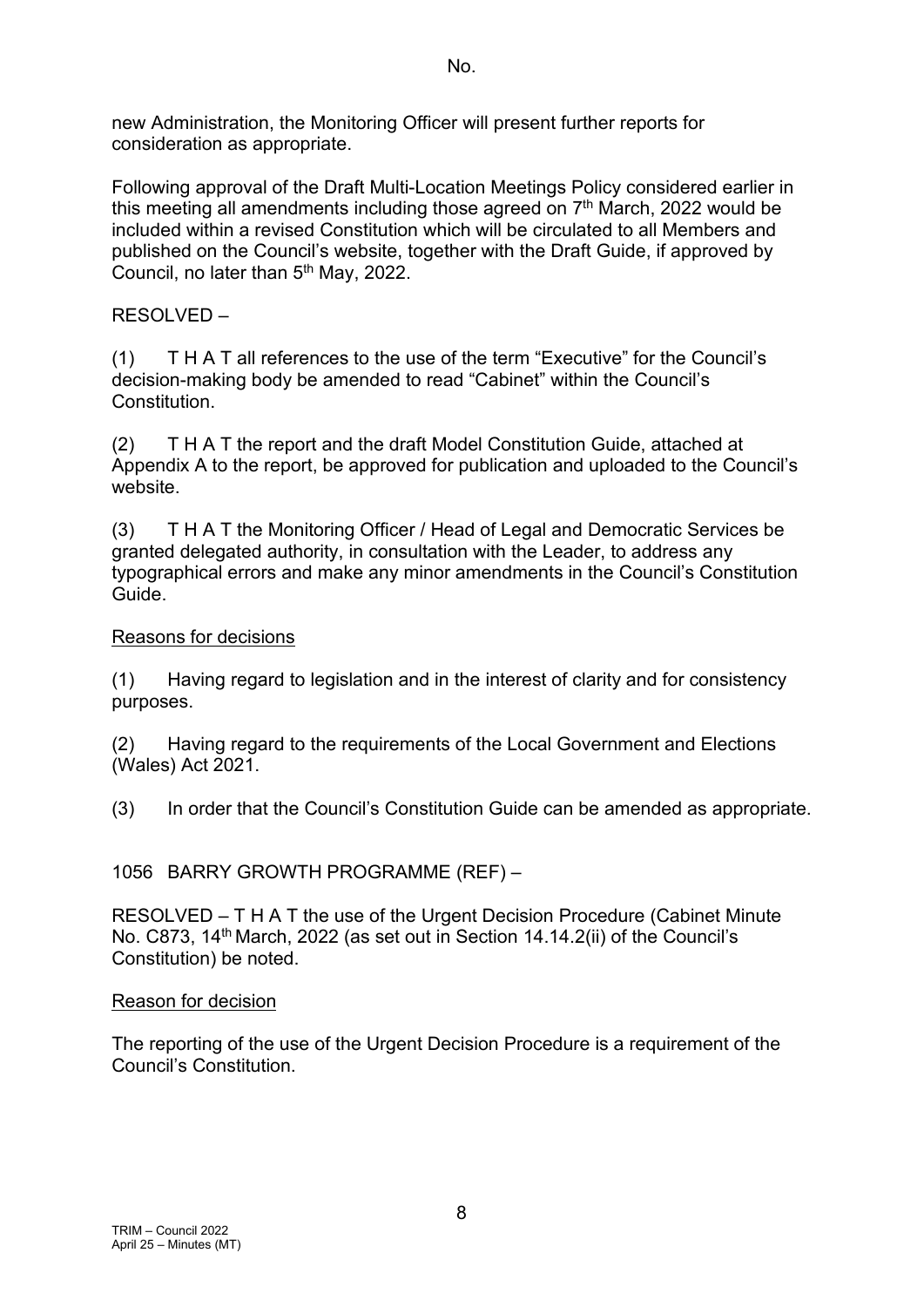1057 VALE OF GLAMORGAN BUSINESS START-UP BURSARY (REF) –

RESOLVED – T H A T the use of the Urgent Decision Procedure (Cabinet Minute No. C874, 14<sup>th</sup> March, 2022 (as set out in Section 14.14.2(ii) of the Council's Constitution) be noted.

#### Reason for decision

The reporting of the use of the Urgent Decision Procedure is a requirement of the Council's Constitution.

1058 HOUSING SUPPORT GRANT DELIVERY PLAN 2022-2025 (REF) –

RESOLVED – T H A T the use of the Urgent Decision Procedure (Cabinet Minute No. C875, 14<sup>th</sup> March, 2022 (as set out in Section 14.14.2(ii) of the Council's Constitution) be noted.

#### Reason for decision

The reporting of the use of the Urgent Decision Procedure is a requirement of the Council's Constitution.

1059 CLOSED-CIRCUIT TELEVISION (CCTV) SERVICE – FUTURE ARRANGEMENTS (REF) –

RESOLVED – T H A T the use of the Urgent Decision Procedure (Cabinet Minute No. C876, 14<sup>th</sup> March, 2022 (as set out in Section 14.14.2(ii) of the Council's Constitution) be noted.

#### Reason for decision

The reporting of the use of the Urgent Decision Procedure is a requirement of the Council's Constitution.

#### 1060 ENGINEERING CONTRACT FOR DIRECT LABOUR AND PLANT CALL-OFF CONTRACT 2022-2024 (REF) –

RESOLVED – T H A T the use of the Urgent Decision Procedure (Cabinet Minute No. C878, 14<sup>th</sup> March, 2022 (as set out in Section 14.14.2(ii) of the Council's Constitution) be noted.

## Reason for decision

The reporting of the use of the Urgent Decision Procedure is a requirement of the Council's Constitution.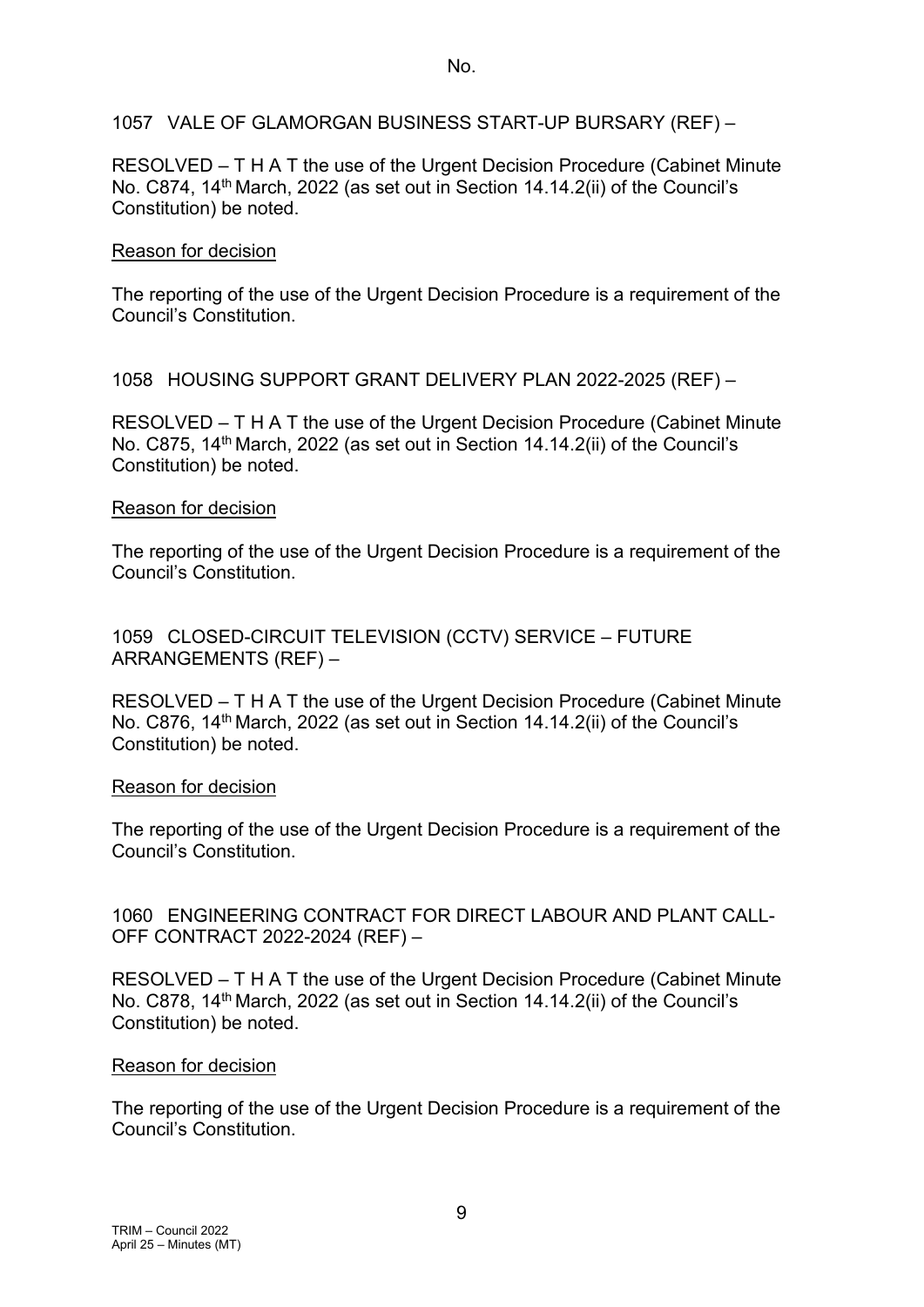1061 SCHOOL ADMISSION ARRANGEMENTS 2023/2024 (REF) –

RESOLVED – T H A T the use of the Urgent Decision Procedure (Cabinet Minute No. C893, 28<sup>th</sup> March, 2022 (as set out in Section 14.14.2(ii) of the Council's Constitution) be noted.

#### Reason for decision

The reporting of the use of the Urgent Decision Procedure is a requirement of the Council's Constitution.

1062 RECYCLING AND WASTE MANAGEMENT BUSINESS PLAN AND STRATEGY (2022-2032) (REF) –

RESOLVED – T H A T the use of the Urgent Decision Procedure (Cabinet Minute No. C894, 28th March, 2022 (as set out in Section 14.14.2(ii) of the Council's Constitution) be noted.

#### Reason for decision

The reporting of the use of the Urgent Decision Procedure is a requirement of the Council's Constitution.

1063 PROPOSED EVENTS PROGRAMME 2022-2023 (REF) –

RESOLVED – T H A T the use of the Urgent Decision Procedure (Cabinet Minute No. C908, 11<sup>th</sup> April, 2022 (as set out in Section 14.14.2(ii) of the Council's Constitution) be noted.

#### Reason for decision

The reporting of the use of the Urgent Decision Procedure is a requirement of the Council's Constitution.

## 1064 YSGOL Y DERI EXPANSION – ACCEPTANCE OF TENDER (REF) –

RESOLVED – T H A T the use of the Urgent Decision Procedure (Cabinet Minute Nos. C906 and C912, 11<sup>th</sup> April, 2022 (as set out in Section 14.14.2(ii) of the Council's Constitution) be noted.

#### Reason for decision

The reporting of the use of the Urgent Decision Procedure is a requirement of the Council's Constitution.

(N.B. Councillor Penrose requested that his objection to the procurement exercise be recorded.)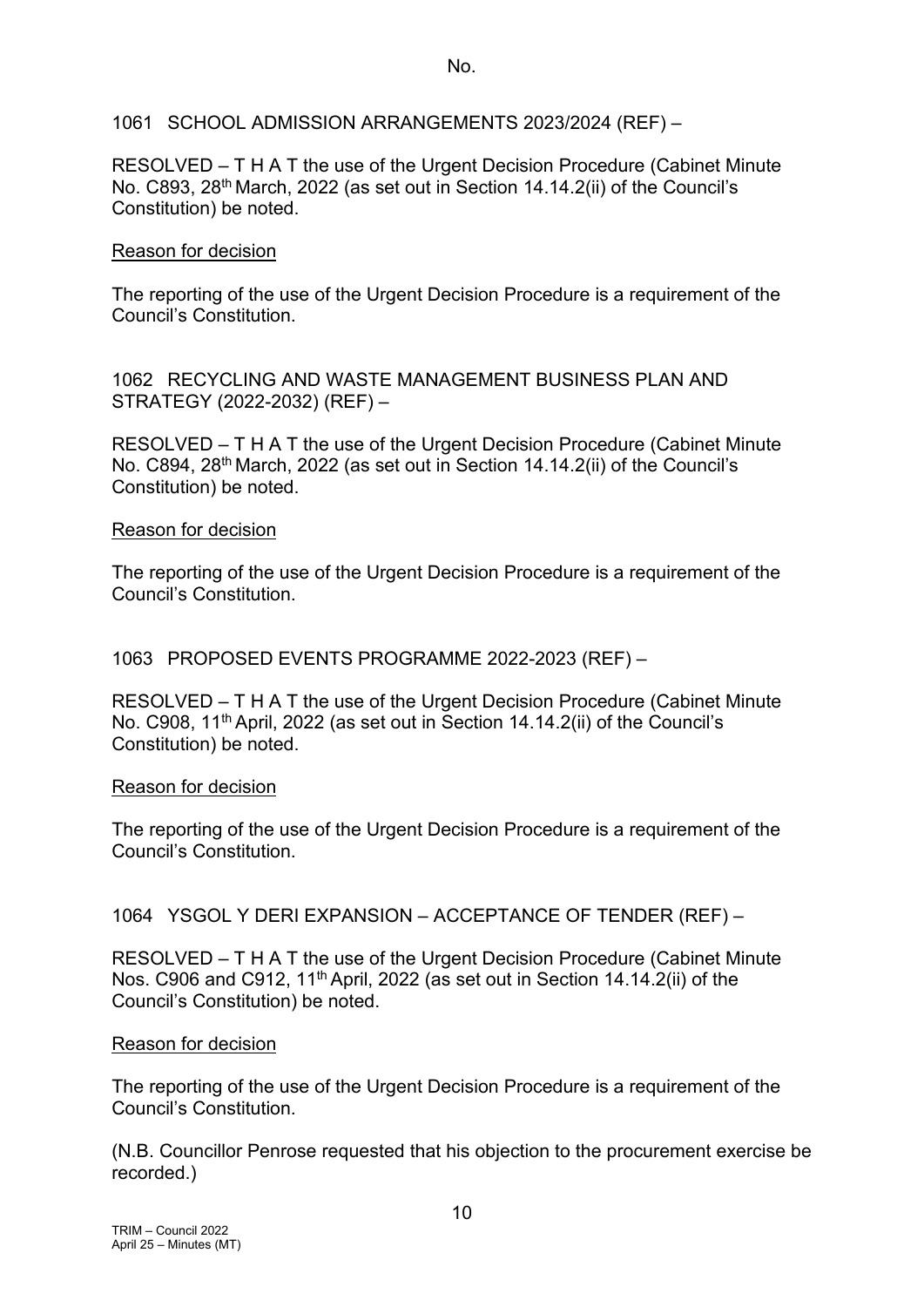#### 1065 QUESTIONS PURUSANT TO SECTION 4.18 OF THE COUNCIL'S CONSTITUTION –

The following responses to Member questions as contained within the agenda were presented:

# (i) **Question from Councillor A.R. Robertson**

With consideration of the very high number of ash trees on Vale of Glamorgan Council land, particularly along the route of highways, what contingency plans does the Vale of Glamorgan Council have in place to deal with the onset of ash die back disease which is likely to kill the majority of those trees over the next three years. Risk to people and property from branch drop, cost of felling affected trees and the cost of replacement are all issues.

# **Reply from the Cabinet Member for Neighbourhood Services and Transport**

Our officers were currently in the final stages of drafting a Vale wide Tree Strategy that would feature an Ash Dieback Action Plan. It was envisaged that the Strategy would be presented to Cabinet and the relevant scrutiny committees for consideration and agreement later this year.

As it stood, all Ash trees within our parks, open spaces and adopted highway areas were monitored and their condition assessed at either 12 monthly or 6 monthly intervals using the Ash Dieback Health Classification index system and any remedial action, such as felling, was undertaken from existing tree maintenance budgets.

As Councillor Robertson was aware, the Council had declared a Nature Emergency, and to help mitigate the tree loss / canopy reduction, we undertook replanting and rewilding work utilising funding and labour from a range of sources, such as S106 funds, external grants, asset renewal funding, user group involvement and tree dedication and sponsorship by individual residents.

If diseased trees were reported or recorded on the Public Rights of Way Network or on other areas of private land where they could pose a risk to the public, we inform the landowner of their obligations to make the tree safe.

# **Supplemental**

Councillor Robertson enquired as to whether the Council had been able make any estimates of what the costs of this would be, as well as the impact the disease would have on the Vale of Glamorgan, such as on traffic on its highways and passers-by on footpaths, as well as how many arborists did the Council have working on this. The Cabinet Member, in response, advised that although the Council had a good idea of where its Ash trees were, on Council owned land, it was more difficult to make an assessment of affected trees on privately owned land where the landowner would be responsible for the costs associated with dealing with deceased trees. At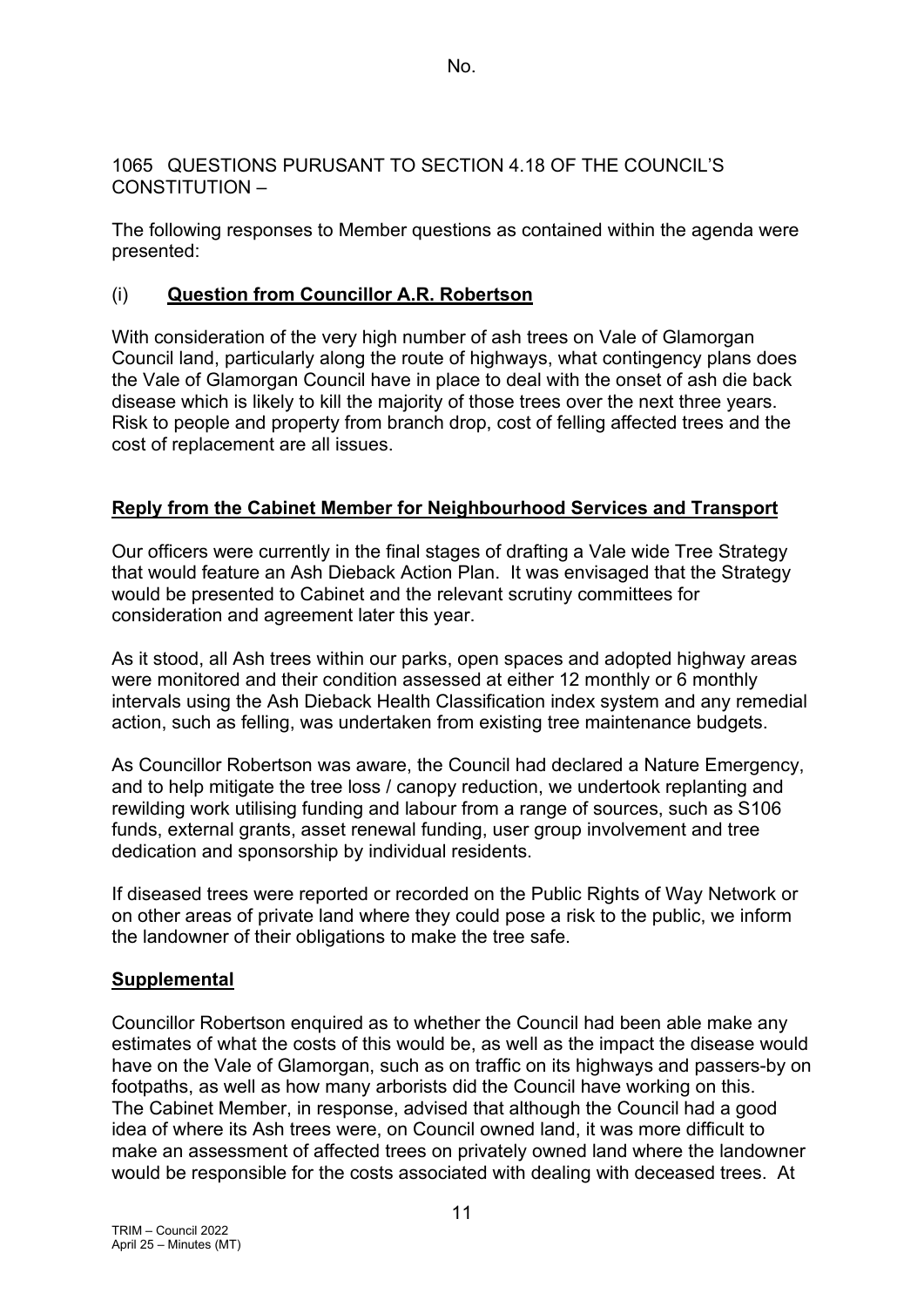present, this issue was being managed within the Council's existing budget in relation to land in the Councils ownership.

Future estimates on Ash tree dieback could be high as 90%, with the remaining 10% of resilient trees forming the backbone of the species that would be maintained. However, information was still being gathered on this disease but the cost of maintaining the trees was likely to rise as more trees deteriorated.

# (ii) **Question from Councillor G.C. Kemp**

On 6th December, 2021 in answer to a question from Dr. Barratt you provided projected pupil numbers for South Point Primary School. Are those still accurate and if not what are the current figures?

#### **Reply from the Deputy Leader and Cabinet Member for Education and Regeneration**

Currently there were 83 primary pupils and 11 nursery pupils attending South Point Primary School since the new building opened on 2<sup>nd</sup> March, 2022. 16 children had joined the school for this academic year, 12 living in Rhoose, of which 11 had transferred from other primary schools and 5 were new starters moving into the Vale of Glamorgan with 4 living in Rhoose. The current pupils on roll at the school meant that there was a 60% surplus in capacity for primary pupils and 54% surplus for nursery. There had therefore been an increase in pupils and we expected numbers to grow now the school had a visible presence in the area.

The pupil projection which informed the proposal predicted that South Point Primary would have 94 pupils on roll on transfer to the new site and Rhws Primary would have 349 pupils on roll.

## **Supplemental**

Councillor Kemp expressed his concern at the comparatively low numbers that were given on the last occasion and asked if the Cabinet member could respond by saying when she anticipated the school would be working to capacity.

The Cabinet Member, in response, stated that the full demand for the school places anticipated had not yet occurred; this was mainly due to a key housing development that had not come forward as yet but could potentially do so in the near future. As a result, the Council had to work on the assumption that when this development happened it would increase demand for school places. She indicated that it was not a perfect science given parental preference.

# (iii) **Question from Councillor G.C. Kemp**

What progress has been made in implementing Resolutions (2) and (3) of Cabinet Minute 871 (14<sup>th</sup> March, 2022) – Disposal of Surplus Land – Llancarfan Primary School, Llancarfan.

12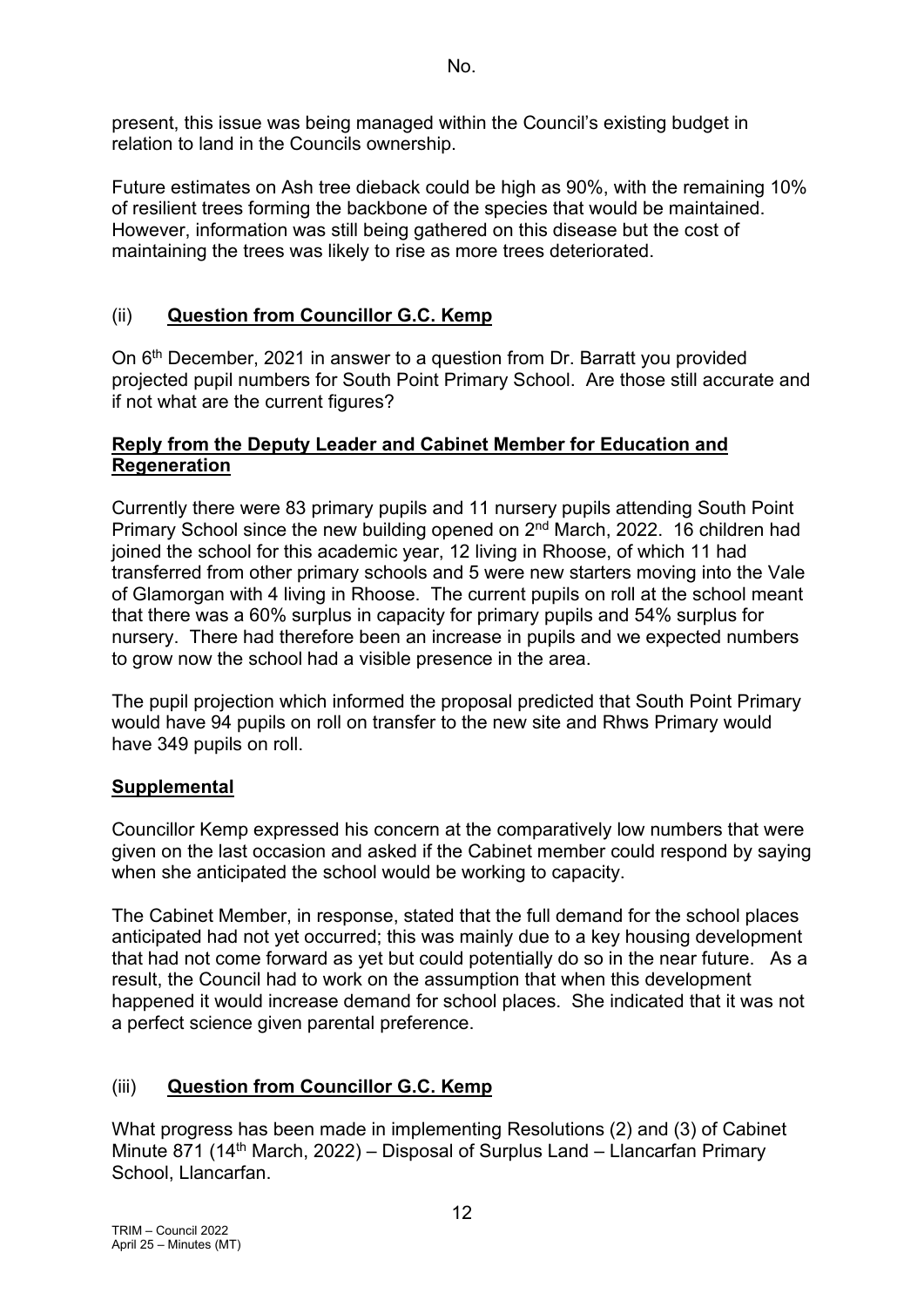## **Reply from the Deputy Leader and Cabinet Member for Education and Regeneration**

Since the Cabinet decision in March 2022 to declare the Llancarfan Primary School site surplus to requirements, Officers had been undertaking a due diligence review of statutory procedures prior to disposal. It was hoped that this review process would conclude by the end of this month. Preparation for the marketing of the site would commence as soon as possible following the outcome of the due diligence review with the aim of disposing of the site at the earliest opportunity, whilst ensuring that any statutory processes identified as part of the due diligence review were followed.

# **Supplemental**

Councillor Kemp enquired about the potential sale of the site to the local Community Council or the Public Service Board and if this would affect the price and referred to a possible approach that had been made to the Council by a developer who had given a price for the land in excess of £1m.

The Cabinet Member, in response, stated that due to being within the pre-election period, she had not had that level of conversation with Council officers. There was currently a due diligence review being undertaken on this, and the local Community Council etc. would be contacted prior to any marketing, etc. of the site.

## (iv) **Question from Councillor Dr. I.J. Johnson**

Can the relevant Cabinet Member provide an update on the status of planning applications relating to the Barry Docks Incinerator?

## **Reply from the Cabinet Member for Legal, Regulatory and Planning Services**

Following the issuing of an Enforcement Notice (EN) by the Council in September 2021, an appeal was lodged against the Notice with Planning Environmental Decisions Wales (PEDW) on 15<sup>th</sup> October, 2021. Since that appeal was lodged, Barry Biomass UK No.2 Ltd had also lodged an appeal against the Council's nondetermination of an application which sought to discharge all outstanding planning conditions relating to the renewable energy facility (2015/00031/5/CD) and had requested that the two appeals were conjoined.

In December 2021, the Council was advised by Welsh Government that the appeals lodged against the EN had been 'called-in'- i.e. the appeals were now to be determined by the Welsh Minsters and not the appointed appeal inspector. In January 2022, the Council was advised by PEDW that the development subject of the EN was development described in Schedule 1 of the EIA Regulations and the Welsh Ministers had therefore issued a screening direction and directed that the development that was the subject of the appeal was EIA development.

PEDW subsequently wrote to the appellant regarding the decision to issue a screening direction and advised that the appeal must be accompanied by an Environmental Statement (ES) to be submitted by  $13<sup>th</sup>$  April 2022 and the appellant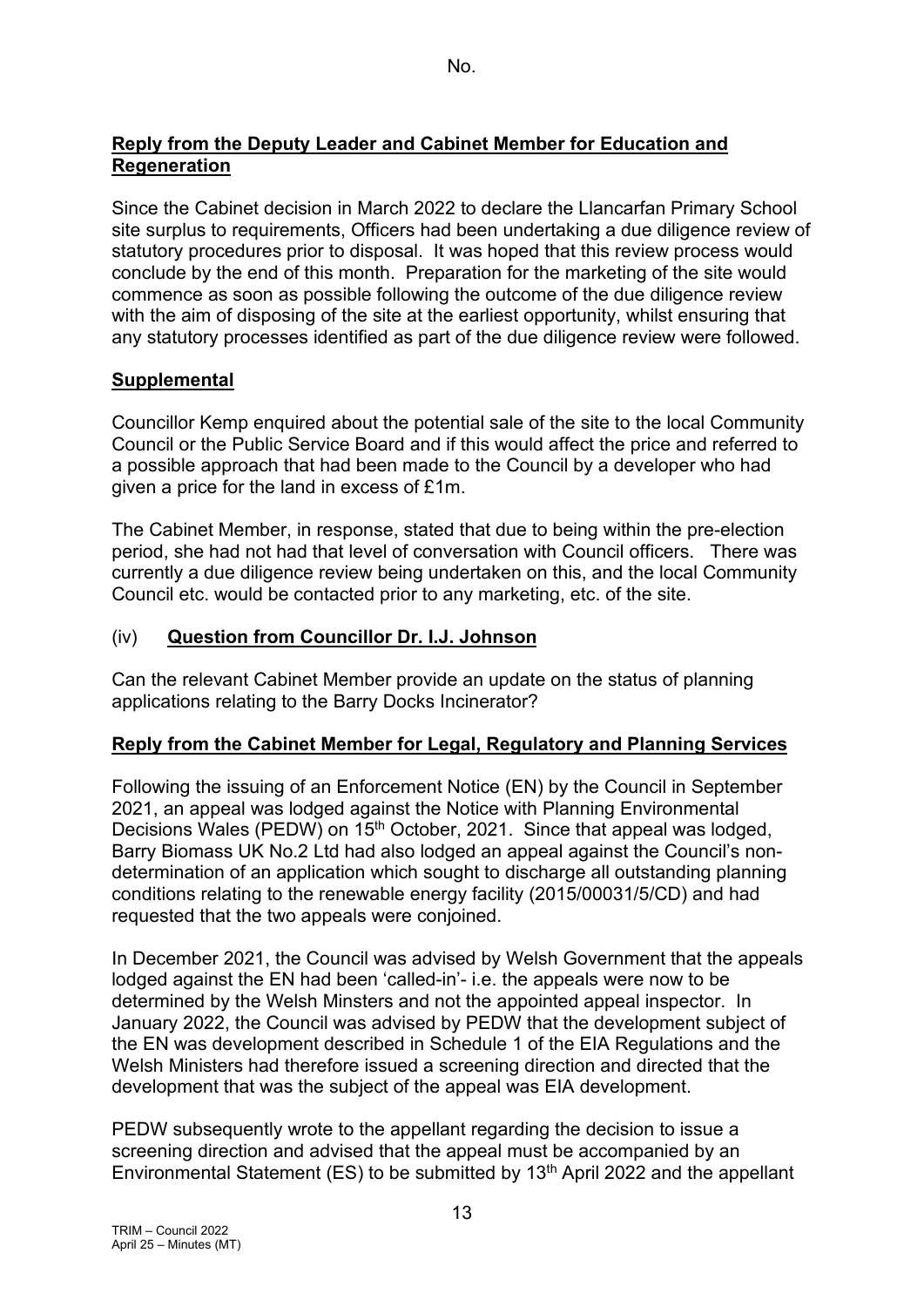advised PEDW that a formal ES would be submitted to Welsh Ministers by that date. PEDW had not updated the Council whether that information was received, and officers were seeking clarification on that point from PEDW. Alongside that, the Council was awaiting confirmation from PEDW as to how the appeal would proceed and the relevant timescales for the submission of comments in response to the appeal. It was anticipated that this would occur following the receipt of the ES from the appellant.

The Cabinet Member would ensure that any update relating to the appeal was shared with Members once an update was available.

## **Supplemental**

Councillor Dr. Johnson sought clarification that the Vale of Glamorgan Council no longer had decision-making responsibilities regarding any applications relating to the site.

The Cabinet Member replied that Councillor Dr. Johnson's understanding was correct, and this was now in the hands of central government.

## (v) **Question from Councillor Dr. I.J. Johnson**

It has recently been announced that the weekly Barry market on Holton Road is to close. What support is the Council providing for local businesses which trade there, and whose future is under threat?

## **Reply from the Deputy Leader and Cabinet Member for Education and Regeneration**

The Council was disappointed to hear that the market operator had chosen to close the weekly market but understood the reasoning behind the decision. The number of stalls had reduced significantly over a period of time and the market operators in recent years had been supported through what had been a challenging economic period for businesses in town centres. A new invitation to tender was being drafted which planned to widen the scope of opportunities in and around King Square for any operator. The Council hoped that some of the existing traders would be able to operate under a new operator and would be keeping those that had requested, informed of progress.

The Council continued to support all the town centres of the Vale of Glamorgan and in particular Holton Road with the Transforming Towns Loan Scheme with over £1.3 million awarded to the Council by Welsh Government, of which just over £1 million had been allocated to ongoing projects. A separate Transforming Town Placemaking Grant Scheme had also provided over £500k of support for the various schemes in the town centre including support for the replacement of the CCTV system and active travel improvements. In addition, the Barry Gateway Scheme which sought to develop new health facilities and residential accommodation at the end of Holton Road and Broad Street continued to be progressed with support from Welsh Government. It was hoped that this would drive footfall into these areas.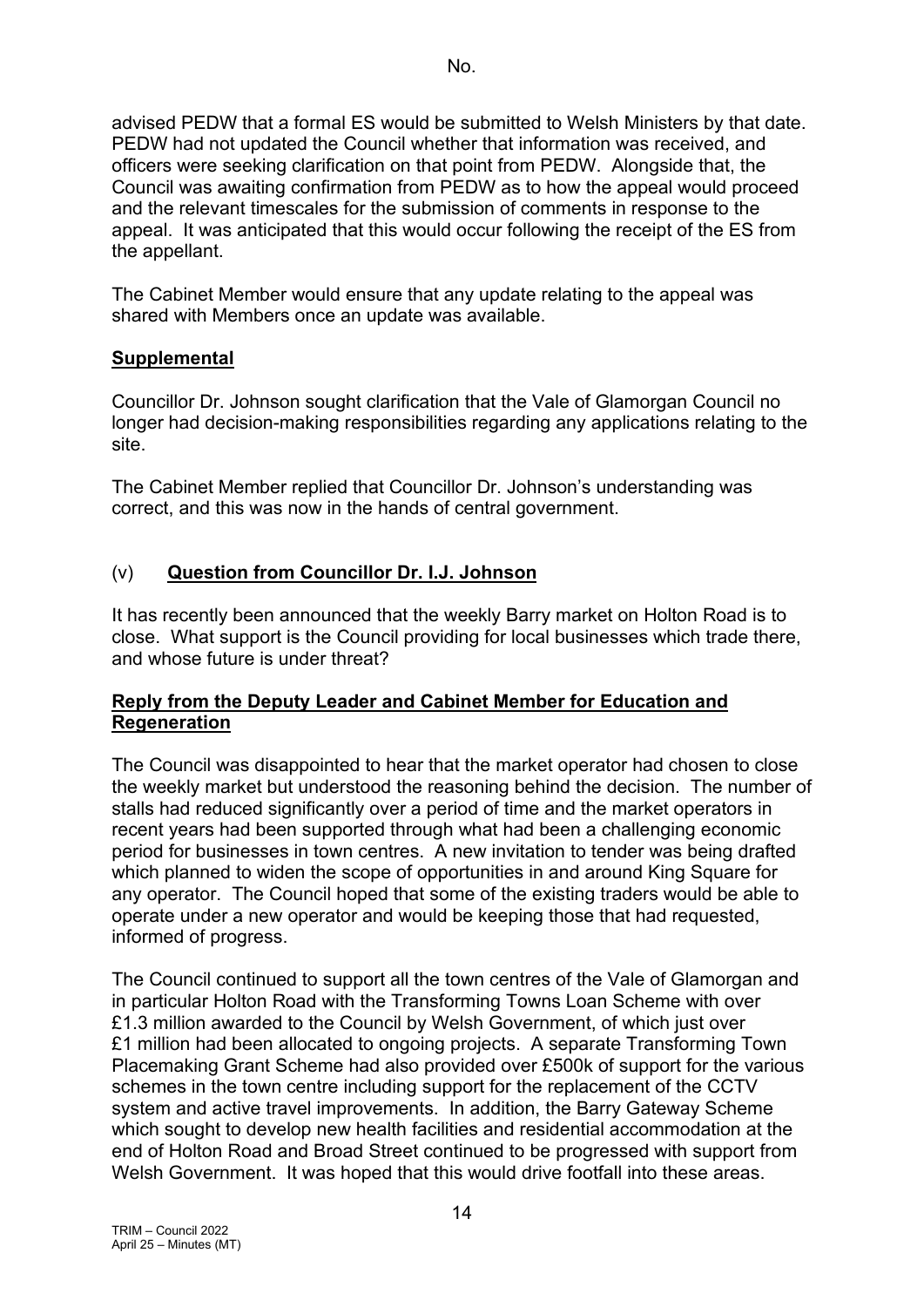Further to the above, it was important to note that the Council had indicatively been awarded over £14 million in funding via the UK Government Shared Prosperity Fund (SPF) which was being provided as a replacement for EU funding. Clear guidance had not yet been provided on how this largely revenue fund was intended to be accessed and used although supporting the economy of our town centres would be a key aim of the funding.

Finally, the Council was in the process of developing its bid for the second round of the UK Government Levelling Up Fund (LuF) and this would include projects based around Barry Waterfront, including the development of a marina and the provision of new employment space and a new community facility for the Water Sports Trust. Linking the Waterfront sustainably to the town centre would be a key aim of both the LuF and SPF going forwards which would also help support traders.

# **Supplemental**

Councillor Dr. Johnson sought assurances regarding the wider support that could be given to those businesses that would be missing out as a result of the closure of the market and through no fault of their own, be without somewhere to trade for a period of months, having invested in their own equipment and operations to be part of Barry Market.

The Cabinet Member reiterated that officers within the Council's Economy Team had been in contact with some of the market traders in order to provide support, and of those who had requested to be kept informed of any developments would be in terms of progress, etc. once a new market operator had been found. Traders had also been supported through the setting up of 'pop up' shops, etc.

# (vi) **Question from Councillor Dr. I.J. Johnson**

How many residential properties are awaiting the implementation of a disabled parking bay, and what is the (a) average waiting time, and (b) longest waiting time, for a property still awaiting completion, since their application was approved?

## **Reply from the Cabinet Member for Neighbourhood Services and Transport**

There were currently forty-eight applications on the waiting list for disabled persons parking places.

The first ten applications on this list were being progressed this financial year 2022 / 2023 and had been waiting since January-June 2020 for their applications to be progressed.

The approximate average waiting time for a bay to be installed was two years, however there had been a large increase in applications in the last two years due to Covid 19 and the increase in demand for on-street parking with an increasing number of residents now working from home. Therefore, it was anticipated that this average waiting time would increase as a result.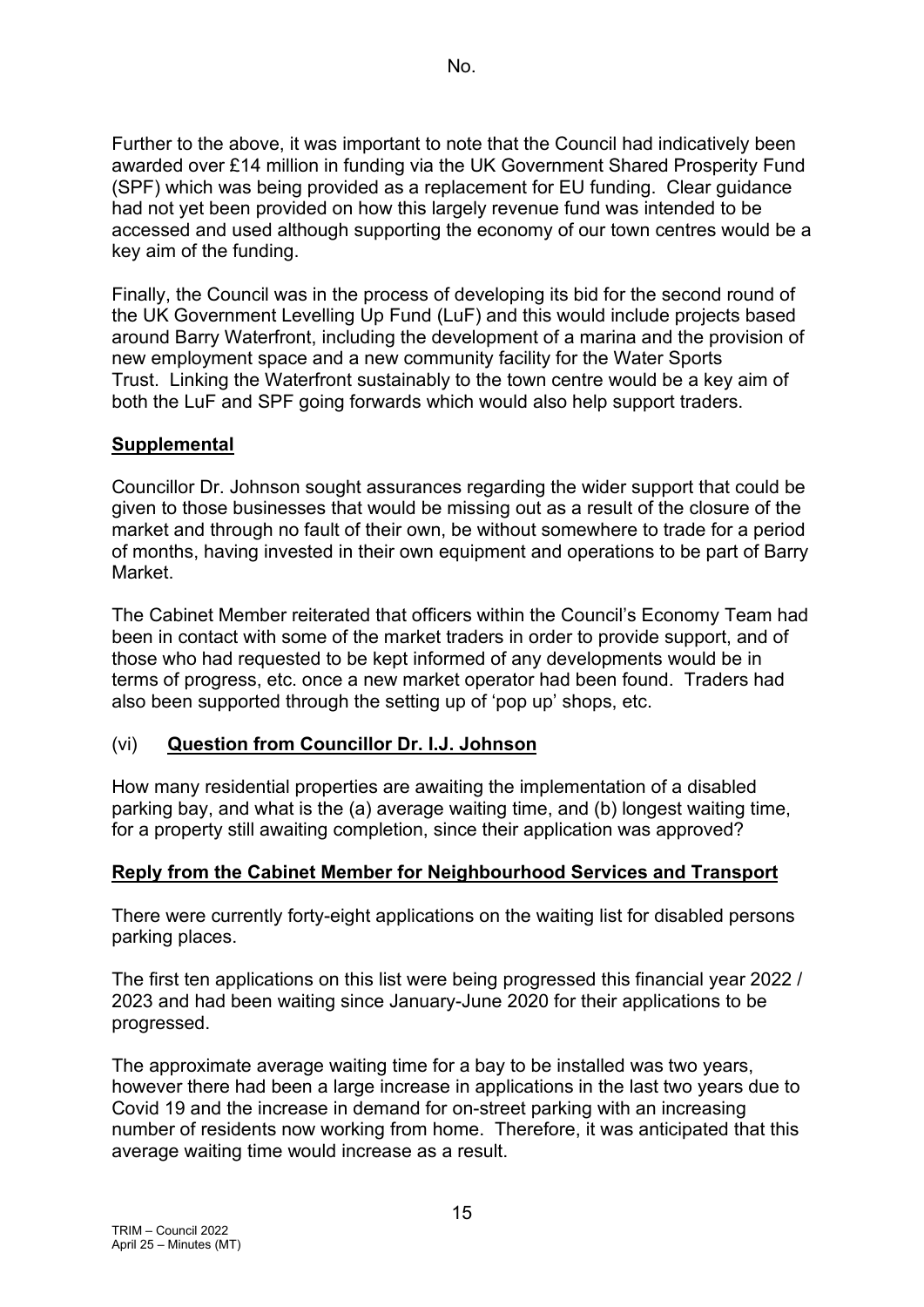# **Supplemental**

Councillor Dr. Johnson asked what the reason was for the delays in implementing bays for some people who had already been assessed and agreed that they were in need of a disabled parking Bay, i.e. was it a budgetary issue.

The Cabinet Member replied that should Social Services decide that a disabled parking bay was necessary, they would fund it. However, this was not a statutory requirement for the Highways Department and therefore it had set aside approximately £15k from its budget, due to budgetary constraints. Those persons at the top of the list for the disabled parking bays who had waited the longest were dealt with first and they were done in batches in order to help cut down legal costs due to the Council's limited budget.

## (vii) **Question from Councillor Dr. I.J. Johnson**

Can the relevant Cabinet member please provide an update on Vale of Glamorgan Council support being provided to refugees and asylum seekers under schemes related to (a) Ukraine, (b) Afghanistan and (c) Syria?

#### **Reply from the Executive Leader and Cabinet Member for Performance and Resources (on behalf of the Cabinet Member for Housing and Building Services)**

Since 2016, the Vale of Glamorgan Council had supported community sponsors to welcome three families to the area, in addition to the eighteen families that it had directly accommodated and supported across both the former Vulnerable Persons Resettlement Scheme and the current UK Resettlement Scheme for Syrians and Afghan families.

In recent months, the Vale of Glamorgan Council had further demonstrated its commitment to support the most vulnerable by co-operating with the Home Office to provide assistance to a number of Afghan families, hosted in the County, in the wake of the evacuation.

In terms of the Ukraine situation, the Council was working regionally with Cardiff Council to deliver the UK Government's Homes for Ukraine Scheme and Welsh Government's Super Sponsorship scheme. Refugee Support Workers were currently being recruited to provide wraparound support to hosts and families, which would include carrying out pre and post arrival checks and ensuring that guests had access to a wide range of key services, including health, employment and education. Until the new Support Workers were in post, existing staff from Shared Regulatory Services and Housing had been carrying out visits to hosts and undertaking property checks.

An Operational Group had been established within the Council in order to plan for arrivals and ensure that processes were in place to cover aspects like safeguarding, accessing education and childcare, financial matters and establishing local support networks. In addition, an arrival hub had been established at the airport to assist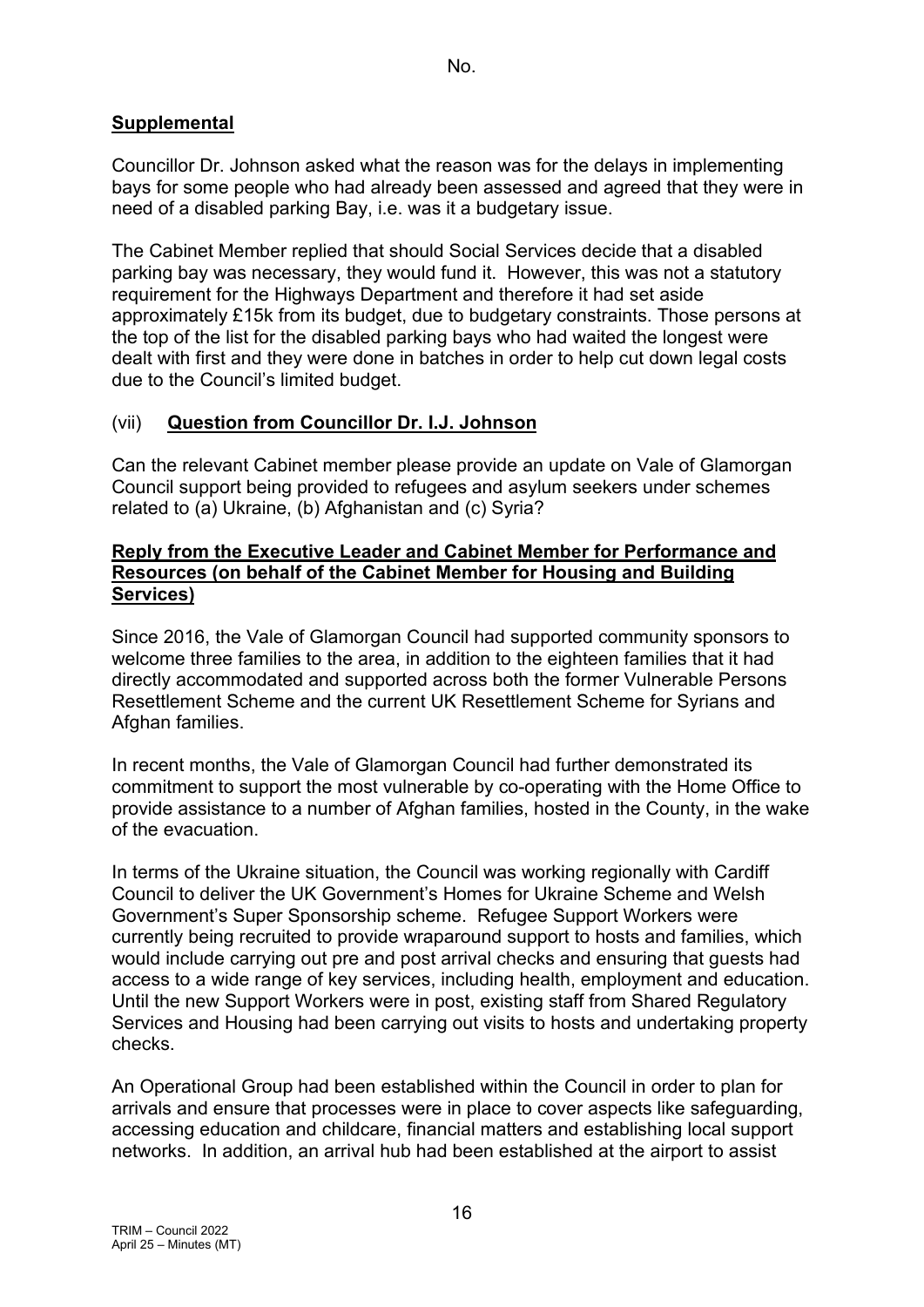unexpected arrivals to access temporary accommodation and arrange onward travel to their intended destinations.

## **Supplemental**

Councillor Dr. Johnson hoped that the level of support offered to refugees and asylum seekers would continue and asked what the current levels of commitment were from the UK Government and Welsh Government for supporting local authorities in Wales to continue to do this work.

The Leader replied that exact details or figures could not be provided at this time as these were calculated on the numbers of refugees, etc. coming into Wales and their needs, but the fundamental costs were being borne by the UK Government and Welsh Government because of the ongoing numbers of refugees, etc. coming into Wales. The situation for the Ukrainians was slightly different due to being refugees rather than asylum seekers, with approximately 46 host families within the Vale who had offered to open up their homes to Ukrainian refugees already, with some already having arrived and the others to join in due course. Potentially further numbers of refugees may well be in the Vale already through the Family Scheme or the Welsh Government's Super Sponsor Scheme.

## 1066 PUBLIC QUESTIONS –

The following questions were submitted and replied to as shown, in accordance with the protocol agreed by Council on  $5<sup>th</sup>$  May, 2010.

## (i) **Question from Mrs. Aoife Blight**

I understand that a number of mute swans have been found dead on the Knap Lake and have been confirmed as avian influenza (bird flu). Avian influenza spreads from bird to bird by direct contact or through contaminated bodily fluids and faeces. It can also be spread by contaminated feed and water, as well as by contaminated vehicles, clothing and footwear. Given the high footfall around the lake would the Cabinet Member please update us on what actions the Council are carrying out to protect both public and wildlife, in particular what cleaning regime and temporary feeding the Council are carrying out?

## **Reply from the Cabinet Member for Neighbourhood Services and Transport**

Unfortunately, the Knap Lake, like many other areas across the country, had been affected by the incidence of avian influenza in the wild bird population. The nature of the wild bird population meant that the usual prescriptive avian flu measures required in respect of kept birds, could not be enacted. However, as soon as the Council was made aware of the first confirmed case of avian influenza at the Knap Lake, the following measures were implemented:

• Signage was erected at various locations around the Knap Lake informing members of the public that avian influenza had been confirmed and that feeding of the birds was prohibited;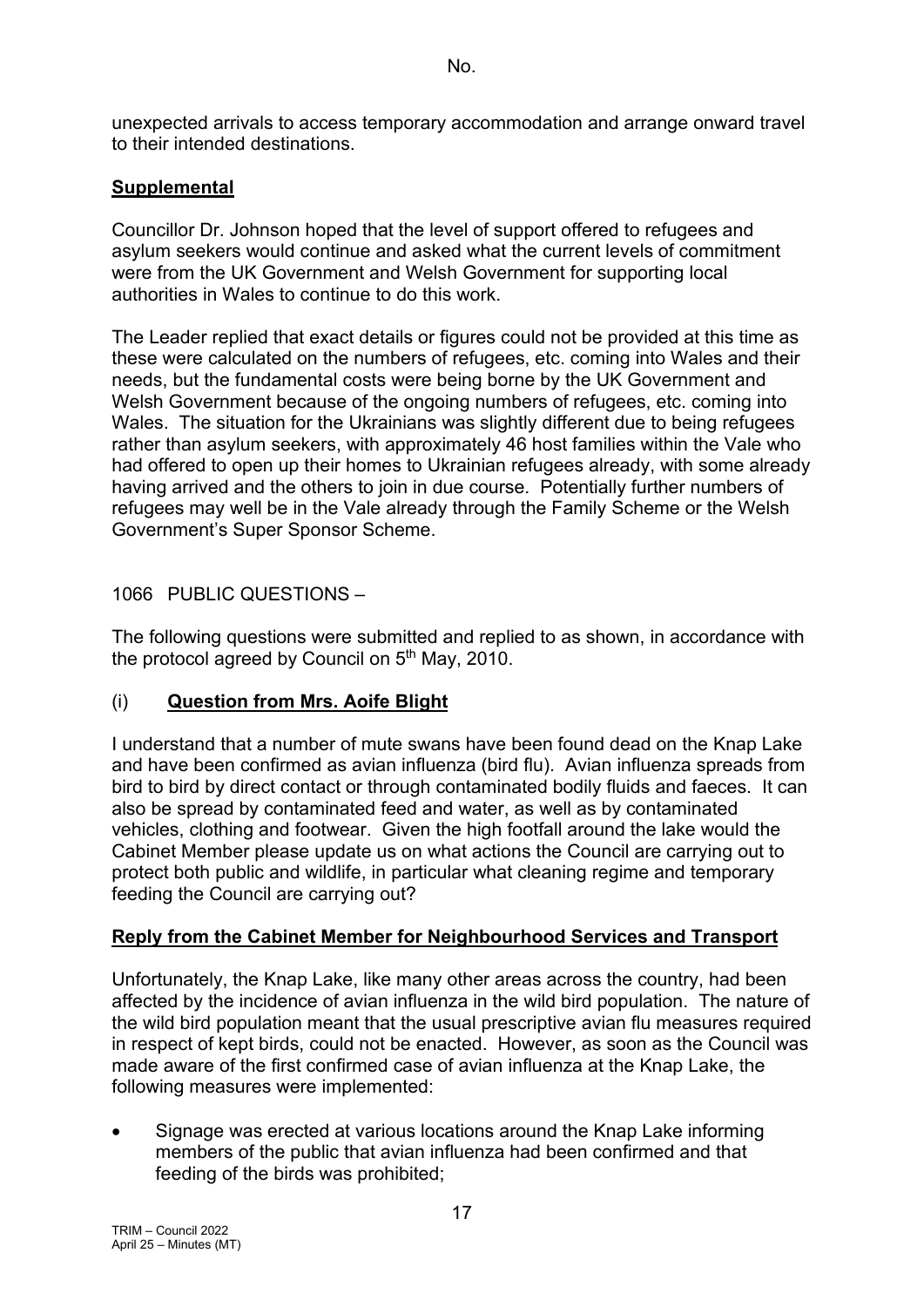- The signage provided details of how members of the public were to report any dead birds they might find (through the Animal and Plant Health Agency helpline on 03459 335577).
- Road sweeping of the area around the lake was increased cleaning away faeces / feed from the footpath;
- Council staff attending to remove dead birds had been adhering to approved H&S risk assessments including the wearing of appropriate PPE and use of the appropriate disinfectant to minimise any risk of contamination;
- The Council had issued press statements and used social media to provide members of the public with information regarding the measures put in place;
- Park Wardens had informed members of the public who had been observed feeding birds, that this had been prohibited due to confirmed cases of avian influenza;
- The local shops had been informed of the presence of avian influenza, that as a result the feeding of the birds had been prohibited, and so bird feed must not be sold to the public.

The Council had also sought advice and guidance from the Animal and Plant Health Agency as well as Public Health Wales and had followed the guidance issued by these partner agencies in regard to protecting members of the public and Council staff.

## (ii) **Question from Mrs. Aoife Blight**

Recent changes to the Highway Code have prioritised pedestrians attempting to cross the road. This has highlighted how dangerous it currently is for pedestrians in Barry, particularly along Park Road. For example, the junction of Park Road/Romilly Park Road/Old Village Road is extremely dangerous and requires a number of pedestrian crossings to allow residents and visitors access to both Barry Castle and Romilly Park. This junction is also en route to two popular childcare facilities in the area, Westend Play Group and St. Aubin's Nursery, putting parents and young children in danger as they walk to school. Would the Council please carry out a safety audit at this junction with a view to installing safer crossing points for pedestrians? Would they also consider redesign of this and other routes in Barry to encourage more active travel in line with their Project Zero intentions?

#### **Reply from the Cabinet Member for Neighbourhood Services and Transport**

A significant change to the Highway Code was that other road users, particularly drivers and motorcyclists should now give way at junctions to pedestrians crossing or waiting to cross a road into which they were turning or exiting. Other new rules required other road users to give way to pedestrians waiting to cross a zebra crossing and to pedestrians and cyclists waiting to cross a parallel crossing when previously they only had to give way if the pedestrians were already on the crossing.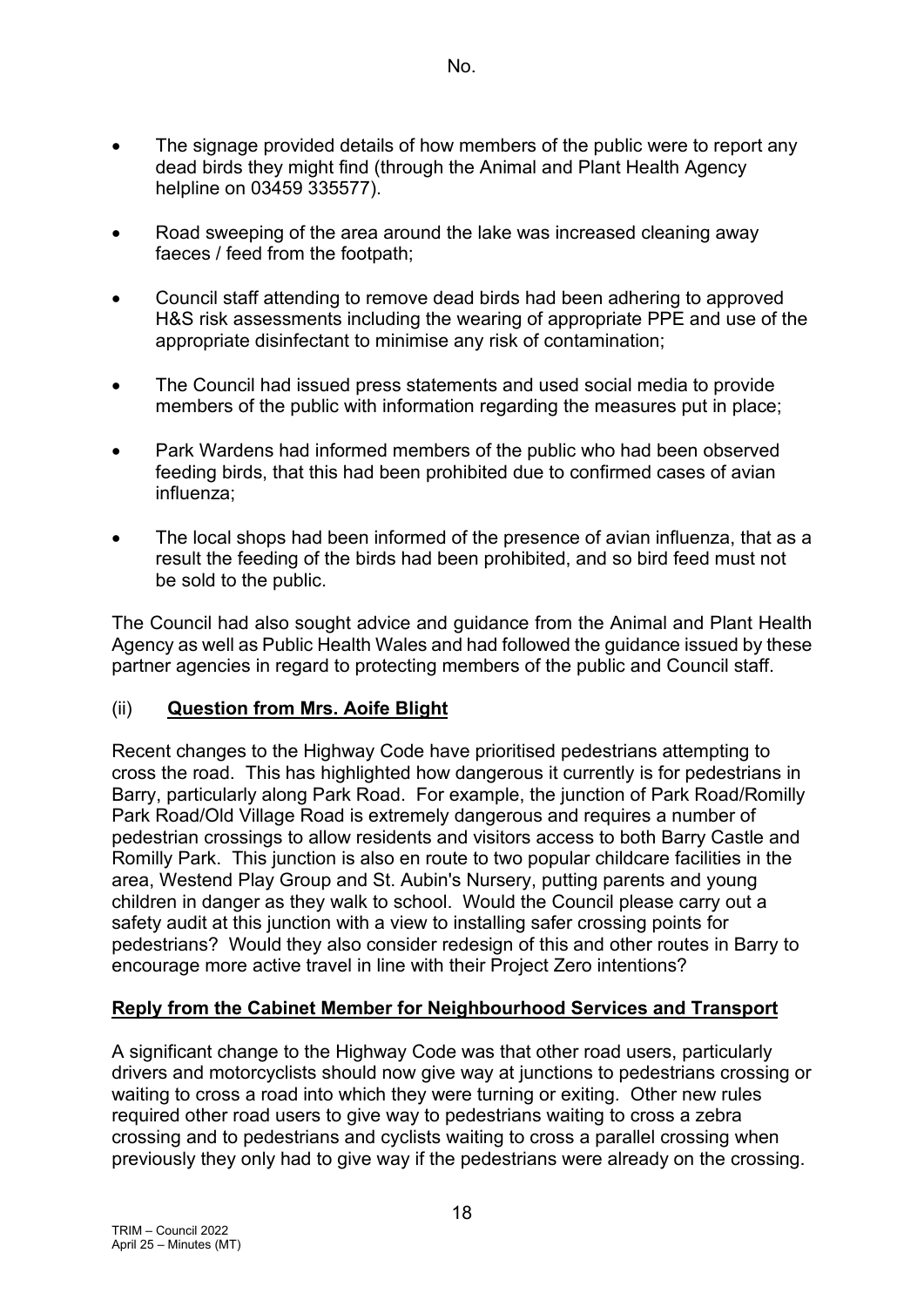Overall, the Cabinet Member considered that these new rules were a positive step forward to improving the safety of vulnerable road users such as pedestrians, cyclists and horse riders especially given the emphasis and policies of both the Vale and Welsh Government on encouraging active travel to reduce carbon emissions through Project Zero as well as increasing well-being.

He would not agree with the suggestion that the changes in the new Highway Code had highlighted how dangerous it was for pedestrians in Barry, as there was no correlation between the new rules and safety at individual junctions highlighted by the Code, only an intention to generally improve the safety of vulnerable road users across the highway networks in England and Wales.

The Council took the highway safety on its local road network extremely seriously. Whilst the Park Road / Romilly Park Road / Old Village Road junction area comprised the confluence of several roads and was therefore of a significant width, this alone did not on its own make the junction unsafe. The junction had good visibility in all directions both to oncoming traffic and to pedestrians in the road and there was no known record of previous incidents or collisions which would suggest this junction area was not safe and as mentioned above the new changes in hierarchy within the Highway Code could only improve safety for pedestrians when crossing any road junction.

Should pedestrians feel concerned about crossing this area then there was a good quality uninterrupted footway on the opposite side of the road that could be used as an alternative to assist in safely accessing various destinations along the road. Therefore, the Cabinet Member did not see the need to undertake a safety audit of this location at this time.

The Cabinet Member was pleased to advise that the Council was progressing many Active Travel initiatives throughout the Vale and he encouraged residents in all areas to access the information available on Active Travel on the Vale's website and contribute to the ongoing discussions and consultations so that good quality and effective Active Travel routes could be developed for the future.

## (iii) **Question from Mrs. Aoife Blight**

The Watchtower at the Knap is in a worrying state of repair and many residents want assurances that this much-loved, iconic building will be protected for future generations to enjoy. Even though this building is now privately owned, would the Cabinet Member please give an update on any future plans for this building?

## **Reply from the Cabinet Member for Neighbourhood Services and Transport**

As the building was now privately owned the responsibility for maintenance and repair rested with the owner.

The most recent Buildings at Risk survey undertaken by CADW on behalf of Welsh Government in 2016 indicated the Watch Tower was identified as a medium priority building.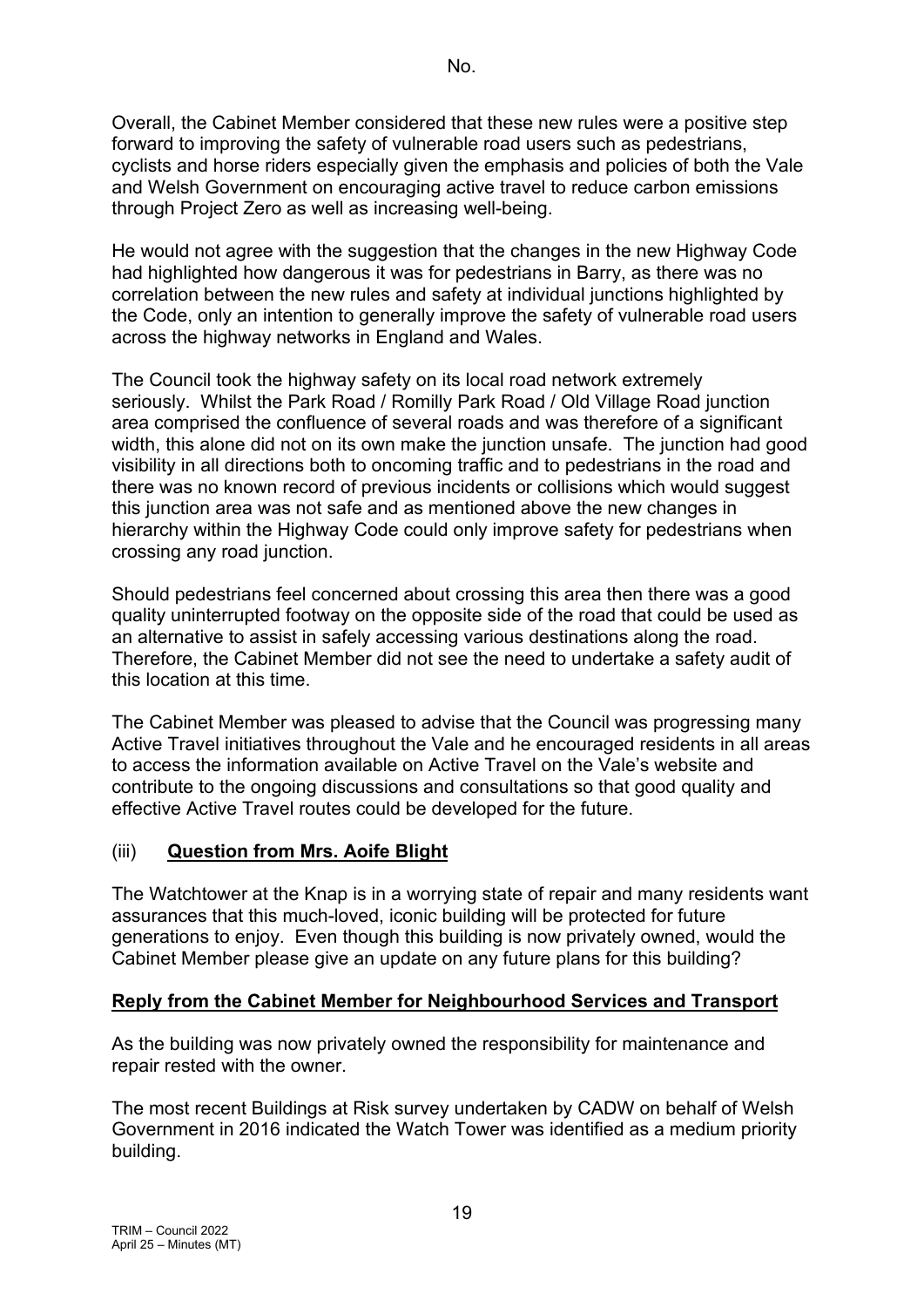We were now overdue the updated survey (due to Covid) and this was expected to happen in late 2023. Nevertheless, the Cabinet Member had been advised the Planning Department would identify the owner and remind them of their responsibility with regard to the listed status of the building.

# (iv) **Question from Mr. Donald Reynolds**

Barry has a rich history, one to be proud of. A circular walk around no 1 Dock exploring this history would be an excellent and popular attraction to residents, businesses and visitors to the area. Would you the Council back calls to create such a circuit for walkers, cyclists and businesses in much the same way that Cardiff have at the Bay?

# **Reply from the Cabinet Member for Neighbourhood Services and Transport**

The Council had recently undertaken a consultation regarding Active Travel routes which included Barry Docks and this recognised the need for a suitable route linking the Docks to the wider Waterfront and the town. The Council had also commissioned economic and spatial master-planning work for Barry as part of its bid for funding from UK Government as part of the Levelling Up agenda. This work was not yet complete but was already recognising the importance of linking the waterfront to the rest of Barry and the opportunity that existed to improve active travel links around the Docks.

The Council would be working with both Welsh and UK Governments to identify possible funding streams to help deliver active and sustainable travel improvements around the Waterfront, the Docks and to improve links to the town centre and wider Barry.

Irrespective of all of this, you would be aware that as part of the regeneration of the waterfront area, the Council had already delivered improvements in the linkages from the former docks area to the town centre and to High Street, by virtue of additional and improved pedestrian and vehicular connections.

# (v) **Question from Dr. Alexander Barratt**

What impact has the recent closure of Llancarfan Primary School and the opening of South Point Primary in Rhoose had on the number and proportion of surplus school places in the Western Vale?

# **Reply from the Cabinet Member for Education and Regeneration**

The original Llancarfan Primary School had a capacity of 126 pupils and did not include nursery provision. The replacement school of South Point Primary School had a capacity of 210 pupils and 48 part-time nursery pupils.

Currently there were 83 primary pupils and 11 nursery pupils attending South Point Primary School since the new building opened on 2<sup>nd</sup> March, 2022. 16 children had joined the school for this academic year, 12 living in Rhoose, of which 11 had transferred from other primary schools and 5 were new starters moving into the Vale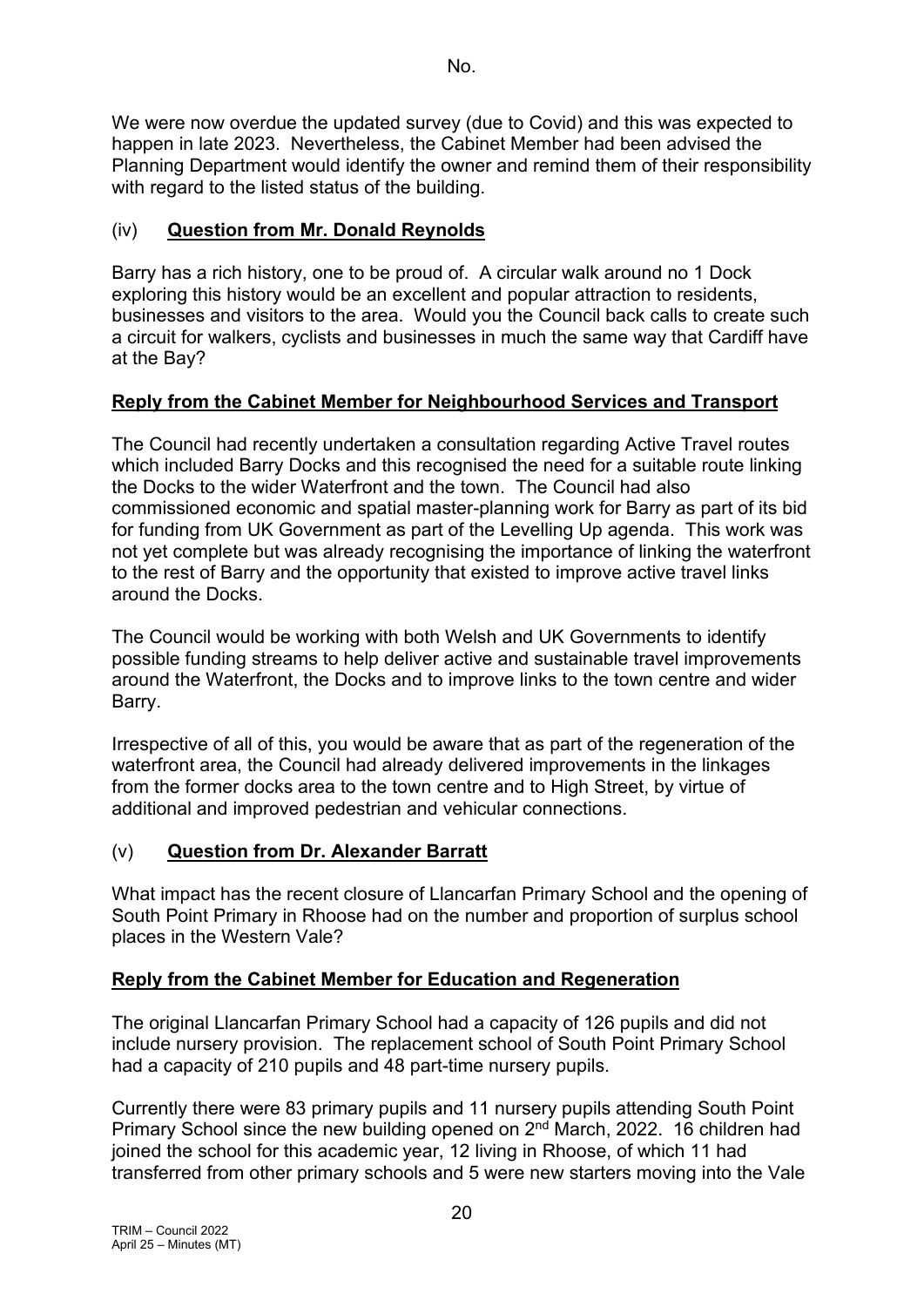of Glamorgan with 4 living in Rhoose. The current pupils on roll at the school meant that there was a 60% surplus in capacity for primary pupils and 54% surplus for nursery. There had therefore been an increase in pupils and we would expect numbers to grow now the school had a visible presence in the area.

The pupil projection which informed the proposal predicted that South Point Primary would have 94 pupils on roll on transfer to the new site and Rhws Primary would have 349 pupils on roll which excluded the housing development. Based on the current number of pupils on roll for South Point and Rhws the full demand for school places anticipated by 2021/22 had not yet occurred. This was mainly due to housing development allocated to the north-east of the Railway line of 354 units not coming forward. There was however potential for it to come forward as a large portion of the site was still viable. The 354 houses would increase demand in the area by an estimated 98 places for primary age children. This would result in a predicted future surplus of 14% at South Point Primary School in the next 5-year period.

The last residential units under Phase 1 of the development were completed in 2021/22 which meant that the full cohort of potential pupils would not as yet be reflected in admissions. The projections could not account for the specific age of pupils arising from the development and generally it was expected that there would be an increased uptake of school admissions year on year following the completion of the development together with the positive impact of opening a new school.

It was relevant to note that the completion of the residential developments did not align with the completion of the new school which had impacted upon the surplus within South Point Primary School. Of the pupils living in the development, 5 attended South Point, 36 attended Rhws Primary, 15 attended Welsh medium or denominational schools and 19 attended other English medium schools outside of the Rhoose area. The pupils who attended Rhws Primary and other English medium schools could potentially transfer to the new school now it was fully operational in future, however this was a matter for parental preference.

# (vi) **Question from Dr. Alexander Barratt**

Following the recent closure of Llancarfan Primary School, please outline the Council's plans and timetable for the disposal of the school site, including the C19th school building which is listed as a County Treasure?

## **Reply from the Cabinet Member for Education and Regeneration**

Since the Cabinet decision to declare the site surplus to requirements, the Council had been undertaking a due diligence review of any statutory procedures it was required to consider prior to disposal. It was hoped that this review process would conclude by the end of April 2022. The Council aimed to dispose of the site at the earliest opportunity in accordance with Recommendations (3) to (5) endorsed on 14<sup>th</sup> March Cabinet meeting any statutory processes identified as part of the due diligence review.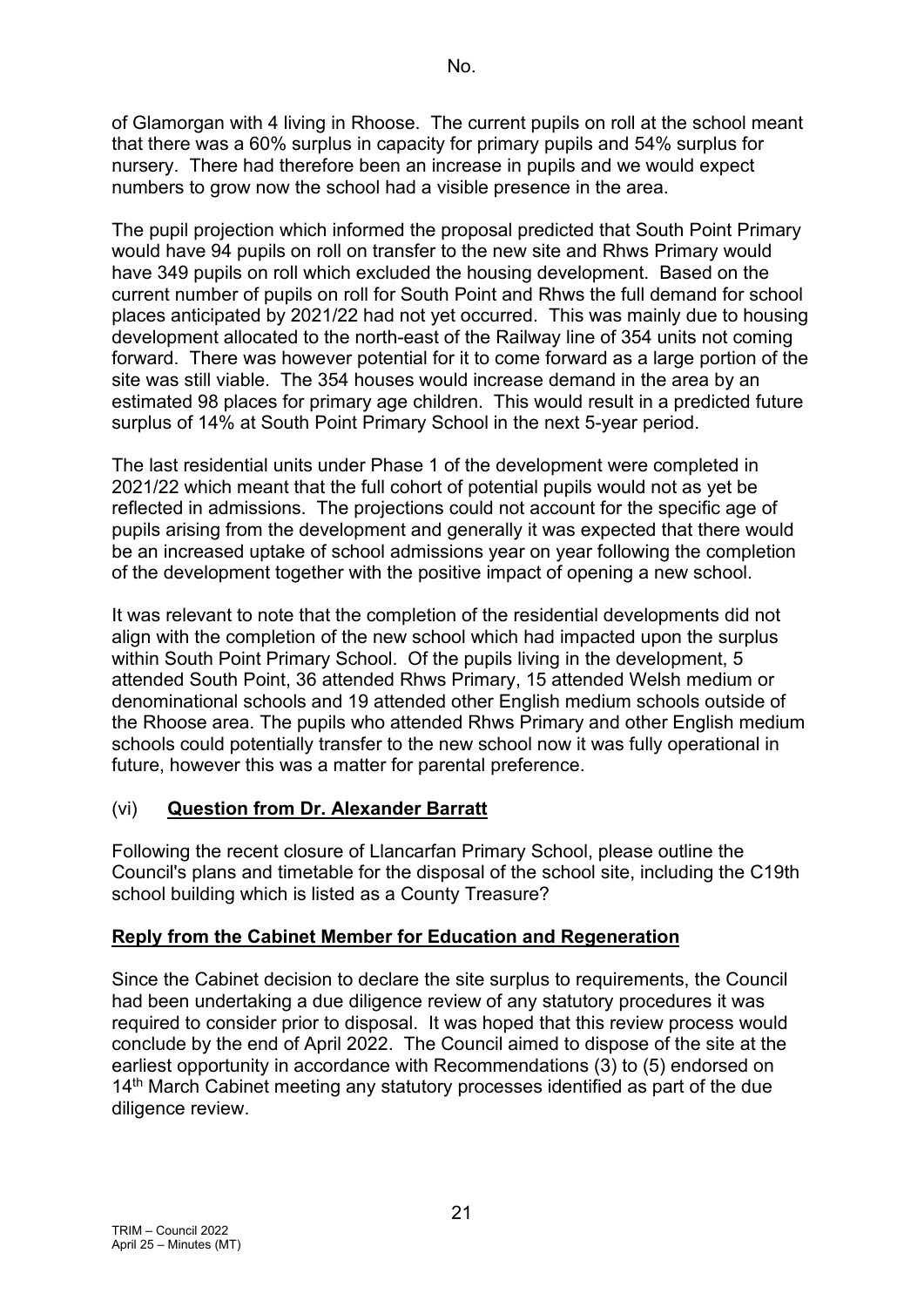# (vii) **Question from Mrs. Victoria Roberts**

Can the Council confirm if the land at the site of the former Knap pool is legally owned and/or controlled by the Vale of Glamorgan Council?

## **Reply from the Executive Leader and Cabinet Member for performance and Resources**

Yes.

## (viii) **Question from Mrs. Kate Paschalis**

How can the Council tackle youth disruption in the Knap? In particular speeding and unlicensed vehicles.

#### **Reply from the Executive Leader and Cabinet Member for Performance and Resources**

The Council had recently reviewed any reports of anti-social behaviour at the Knap. If there had been any such reports they would have been submitted to the Council and South Wales Police. However, there appeared to have been very limited instances reported to either agency in relation to youth annoyance and vehicle annoyance in the past six months. Without such reports it was difficult to prioritise resources to tackle this issue.

Despite the lack of any reports and in order to raise this potential issue within the community, the Council's Community Safety Team would arrange to hand deliver 'How to report Anti-Social Behaviour' leaflets to residents in the vicinity so that they had the information they needed to report, via 101 or emailing [SWP101@south](mailto:SWP101@south-wales.police.uk)[wales.police.uk](mailto:SWP101@south-wales.police.uk) 

## (ix) **Question from Dr. Alexander Barratt**

In the business plan submitted to Welsh Government in support of the bid for C21st Schools funding for South Point Primary, the new primary school in Rhoose, was a case made for managing demand for school places and surplus capacity in the Western Vale?

## **Reply from the Cabinet Member for Education and Regeneration**

The development of South Point Primary School under the Sustainable Communities for Learning Programme (previously 21st Century Schools) was subject to a Business Justification Case. The business case considered School Organisation issues, which included an assessment of predicted pupil demand and surplus capacity, under the strategic case as part of the case for change for the project. The business case was submitted in May 2020 and included an updated analysis of the demand and surplus considerations which were published under the statutory process to approve the school re-organisation proposals in 2018/19.